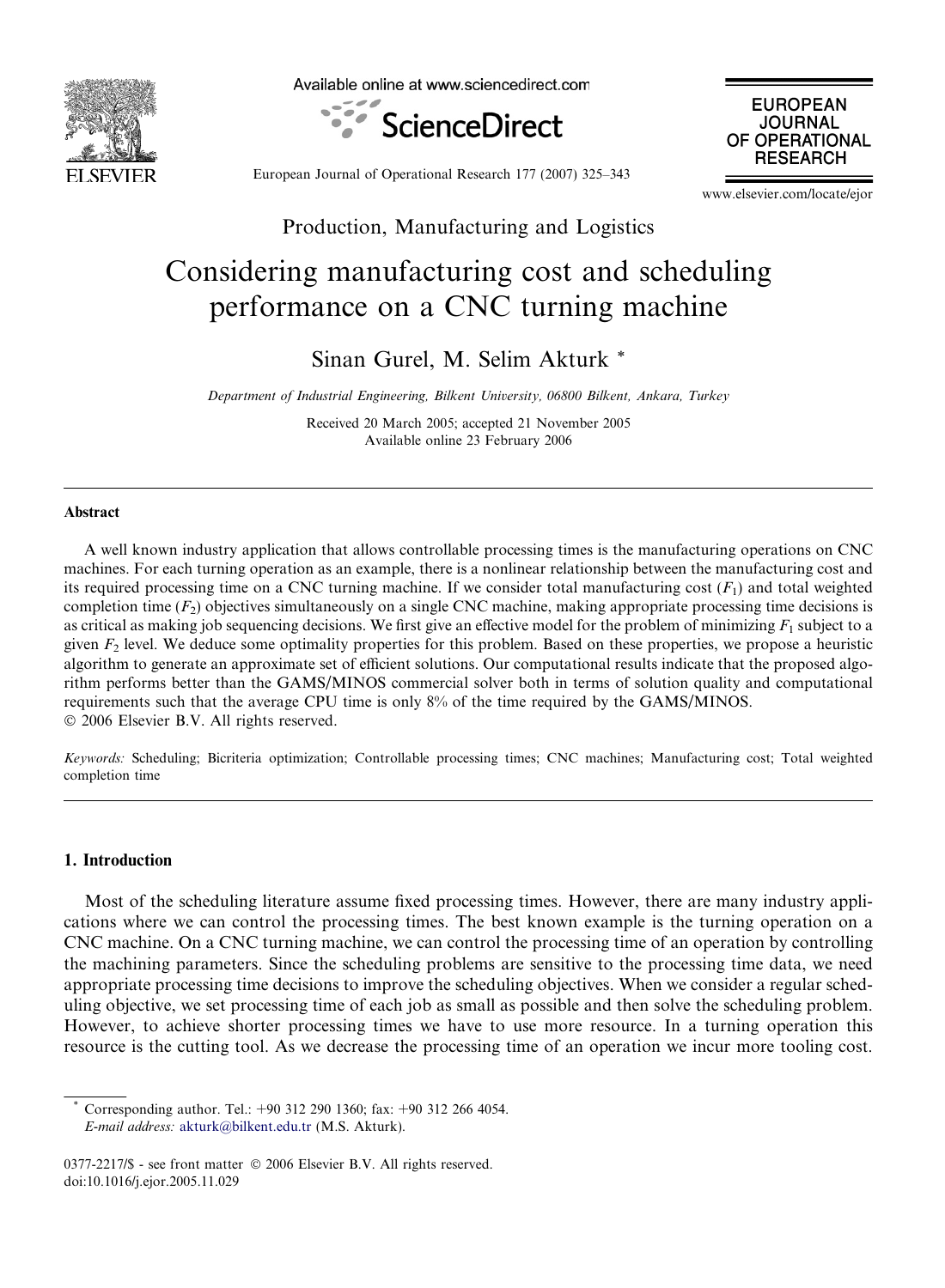This study considers the situation where both total weighted completion time and cost performance are under consideration for a CNC turning machine. In order to find a set of efficient solutions for this bicriteria problem, we first present a mathematical model and derive optimality properties. Then, by utilizing these properties, we propose a new heuristic method to generate a set of approximate efficient solutions. Our results show that by integrating the machine scheduling and process planning decisions, we can generate a set of alternative solutions for the decision maker so that significant time/cost gains can be achieved.

On a CNC turning machine, increasing the cutting speed and/or feed rate decreases the processing time of an operation whereas it increases the tooling cost. Machining parameters selection problem dealing with this tradeoff is a well known problem in the literature. There are many studies in the literature that consider different objectives and solution methods. [Malakooti and Deviprasad \(1989\)](#page-17-0) formulated machine parameter selection problem as a multiple objective decision making problem. They considered minimizing cost per part, minimizing production time and minimizing surface roughness objectives. [Gopalakrishnan and Al-Khayyal](#page-17-0) [\(1991\)](#page-17-0) provided a geometric programming based method to minimize machining and tooling costs. [Choi](#page-17-0) [and Bricker \(1996\)](#page-17-0) discussed the effectiveness of a geometric programming model in machining optimization problems. [Lamond and Sodhi \(1997\)](#page-17-0) considered the cutting speed selection and tool loading decisions on a single cutting machine so as to minimize total processing time. [Akturk and Avci \(1996\)](#page-17-0) propose a solution procedure to make tool allocation and machining conditions selection decisions simultaneously. [Kayan and](#page-17-0) [Akturk \(2005\)](#page-17-0) provide a mechanism to determine upper and lower bounds for the processing time of a turning operation.

In the scheduling literature, controllable processing time issue has been receiving increasing attention in recent studies. They deal with minimizing the processing cost and a scheduling objective simultaneously. The processing cost of a job is usually defined to be the cost of compressing the processing time of it. The survey of [Nowicki and Zdrzalka \(1990\)](#page-17-0) lists results for sequencing problems with controllable processing times up to 1990. A review on controllable processing times in multi-objective scheduling is included in the recent review by [Hoogeveen \(2005\)](#page-17-0). The first study in the area is by [Vickson \(1980a\)](#page-18-0) which considers the objective of minimizing the sum of total processing cost and total completion time on a single machine, and also shows that the problem is polynomially solvable. [Chen et al. \(1997\)](#page-17-0) show that the discrete controllable case for the same problem is also polynomially solvable. [Daniel Ng et al. \(2003\)](#page-17-0) additionally consider batching and controllable setup times for the same objective. [Vickson \(1980b\)](#page-18-0) considers total weighted completion time case which is recently shown to be NP-hard by [Wan et al. \(2001\).](#page-18-0) [Janiak et al. \(2005\)](#page-17-0) provide an alternative NPhardness proof for the same problem and propose a polynomial time approximation algorithm. [Karabati and](#page-17-0) [Kouvelis \(1997\)](#page-17-0) discuss simultaneous scheduling and optimal processing time decision problem to maximize the throughput for a multi-product, deterministic flow line operated under a cyclic scheduling approach. These studies assumed linear job compression costs. A nonlinear relationship is considered between processing times and production resource by [Shabtay and Kaspi \(2004\).](#page-17-0) They study a single machine scheduling problem to minimize total weighted flow time subject to a limited resource. [Kayan and Akturk \(2005\)](#page-17-0) consider the bicriteria problem of minimizing the makespan and total manufacturing cost simultaneously on a CNC turning machine and provide methods to determine an approximate efficient frontier for the problem.

In the literature, most of the research on scheduling has focused on problems with a single objective. However, in the real world, we usually face a number of objectives. Process planning decisions focus on how to minimize manufacturing cost, whereas in the scheduling decisions the main aim is to optimize a scheduling criterion. Usually these two decisions are made independently. Since there is a significant interaction between the schedule performance and cost, it would be more beneficial to propose a model that combines these decisions to minimize total manufacturing cost and total weighted completion time, simultaneously. We also give an alternative model for the total completion time case, and present optimality properties for both problems. In practise, the weights of cost and time objectives for the decision maker may vary over time. If the workload is heavy, scheduling related objectives become more important. If it is relatively light, the manufacturing cost is very important. Therefore, we proposed a new method to generate an approximate efficient solution set for this bicriteria problem.

In multi-objective optimization problems, approximation quality of the generated efficient set is important to the decision maker. In the literature, there are different approximation quality evaluation metrics developed. These metrics are useful for comparing different algorithms. [Tuyttens et al. \(2000\)](#page-18-0) consider the classical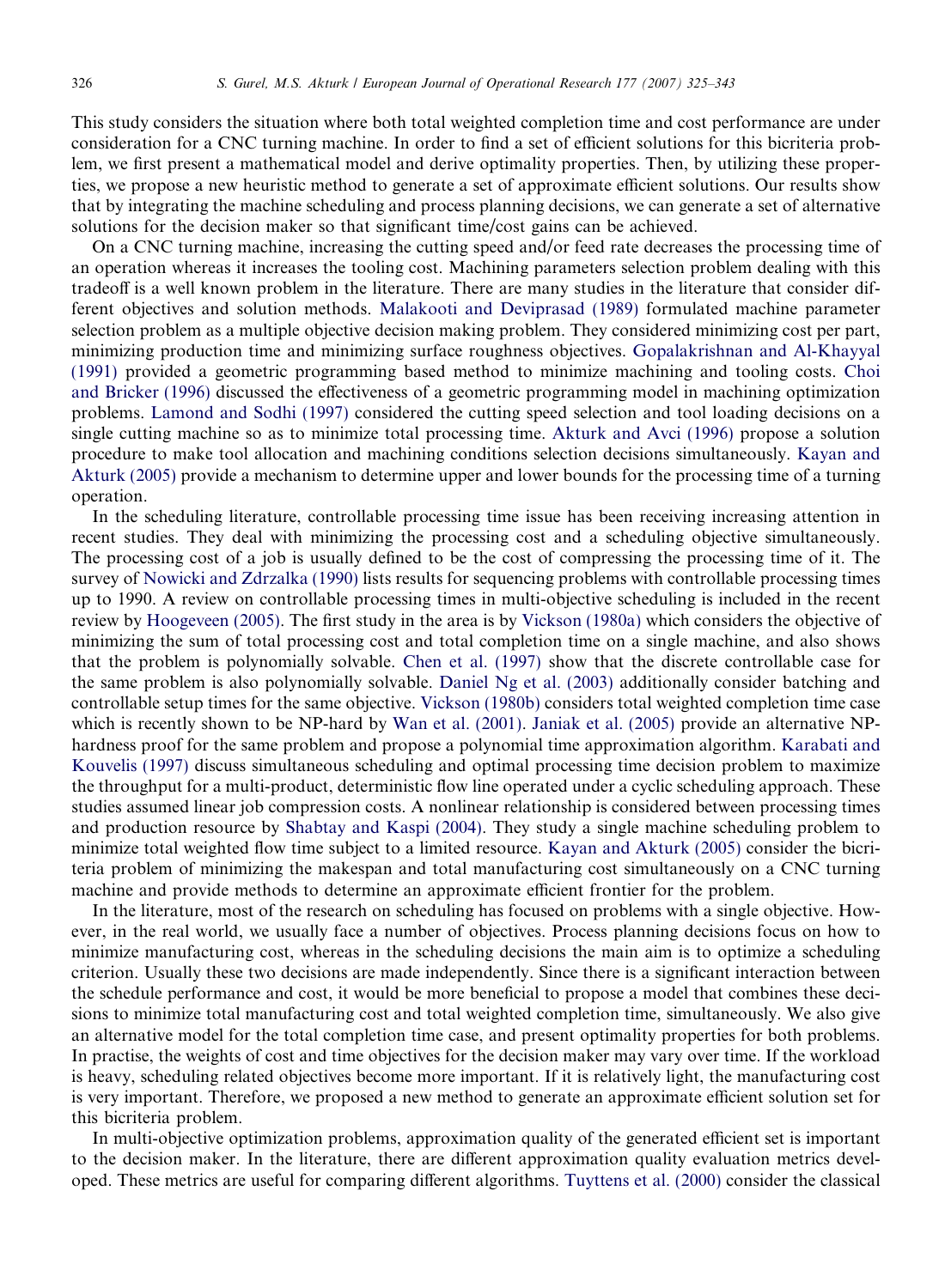<span id="page-2-0"></span>linear assignment problem with two objectives for which they employ a multi-objective simulated annealing method, and provide two metrics to compare the results with an exact efficient set. [Wu and Azarm \(2001\)](#page-18-0) propose some quality evaluation measures to compare efficient sets generated by different multi-objective optimization methods. A review and discussion on existing metrics is available in [Zitzler et al. \(2003\).](#page-18-0) In this paper, we will employ three different metrics to compare the approximation quality of our proposed methods.

In this study, we basically focus on CNC turning machines, so we have a well defined and realistic manufacturing cost function for each job. This manufacturing cost function is nonlinear and convex. In our analysis, we assume the case where the manufacturing cost function might be different for each job due to different operational and surface quality requirements, and its required cutting tool. However, all our results are applicable for the cases where there exists sublot of jobs which are identical. Although we specifically consider manufacturing cost function for the turning operation, our results apply to any problem with nonlinear convex processing cost functions. Furthermore, all the properties and methods that we derive below apply to the linear cost function case as well. In the literature, to the best of our knowledge, the linear cost function case was not considered either.

In the next section, the problem definition is given and a mathematical model to find an efficient solution for a given total weighted completion time level is provided. We give optimality properties for the model. Based on these properties, an efficient frontier approximation method is presented in Section [3](#page-7-0). Then, in Section [4,](#page-9-0) an alternative model for the total completion time problem is discussed. In Section [5](#page-11-0), a numerical example is presented. Finally, in Section [6](#page-13-0) the computational results and the performances of the proposed methods are discussed.

The notation used throughout the paper is as follows:

## Decision variables

- $p_i$  processing time of job i
- $X_{ii}$  binary variable to state if job i precedes job j in the sequence
- $v_i$  cutting speed for operation i (fpm)
- $f_i$  feed rate for operation *i* (ipr)
- $U_i$  usage rate of the required cutting tool to process operation i

## Parameters

- $p_{i}^{l}$ processing time lower bound for job  $i$
- $p_i^{\rm u}$ processing time level that gives minimum manufacturing cost for job  $i$
- $w_i$  weight of job i
- $f_i(p_i)$  manufacturing cost function of processing time for job i
- $\alpha$ ,  $\beta$ ,  $\gamma$  speed, feed, depth of cut exponents for the required cutting tool of job i
- $C_i^{\text{TL}}$  $C_i^{\text{TL}}$  Taylor's tool life constant for the required cutting tool of job i<br>  $C_o$  operating cost of the CNC turning machine (\$/min)
- operating cost of the CNC turning machine  $(\frac{5}{min})$
- $C_s$ , g, h, l specific coefficients of the surface roughness constraint of job i
- $C<sub>m</sub>$ , b, c, e specific coefficients and exponents of the machine power constraint
- $C_t$  cost of cutting tool required to process job i (\$/tool)
- $D_i$  diameter of the generated surface for job i (in)
- $d_i$  depth of cut for job i (in)
- H maximum available machine power (hp)
- $L_i$  length of the generated surface for job i (in)
- $S_i$  maximum allowable surface roughness for job *i* ( $\mu$ in.)

## 2. Problem definition

We have  $N$  jobs to be processed, and each job corresponds to a metal cutting operation that will be performed by a given cutting tool on a single CNC turning machine. Each job differs in terms of its manufacturing properties such as diameter, length, depth of cut and maximum allowable surface roughness and its cutting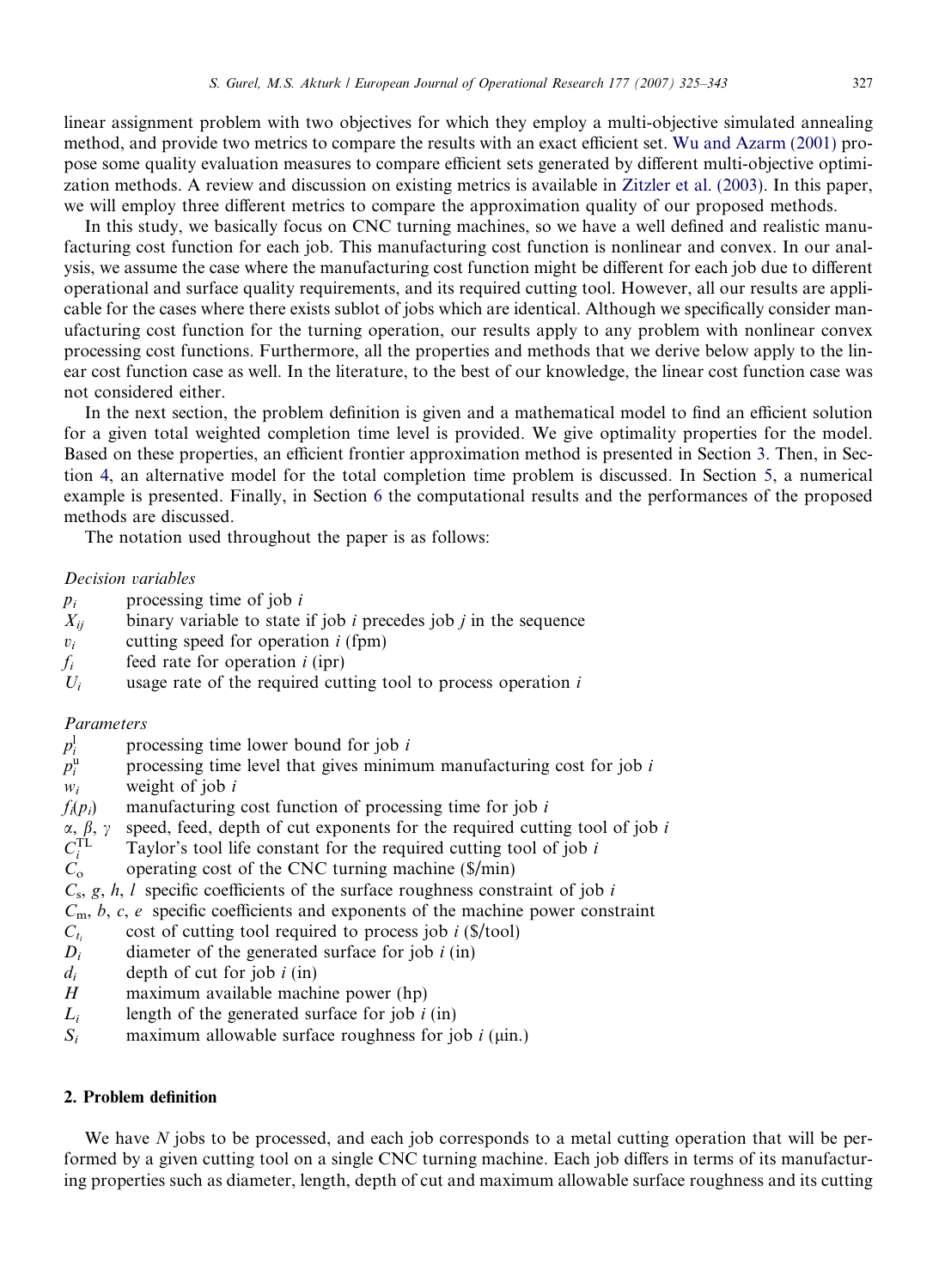<span id="page-3-0"></span>tool, and a positive weight which shows its importance relative to the other jobs. The CNC turning machine can process one job at a time. We have two objectives, minimizing the total manufacturing cost of jobs on a CNC turning machine and minimizing their total weighted completion time. Therefore, we have to determine a job sequence and the corresponding processing times simultaneously. In order to solve this bicriteria problem, we have to consider process planning and scheduling problems simultaneously. One way to integrate these two decision making problems is through the proper selection of job processing times. Assuming a single pass operation, the processing time of job  $i$  on a CNC turning machine can be calculated as follows:

$$
p_i = \frac{\pi D_i L_i}{12v_i f_i}.
$$

On the other hand, the tool usage rate of a job,  $U_i$ , is simply the ratio of its processing time to the tool life. If we use extended Taylor's tool life equation,  $T_i$ , to describe the tool life then

$$
U_i = \frac{p_i}{T_i} = \frac{(\pi D_i L_i)/(12v_i f_i)}{C_i^{\text{TL}}/(v^{\alpha} f^{\beta} d^{\gamma})}.
$$

The optimum machining parameters of the cutting speed  $(v_i)$  and the feed rate  $(f_i)$  for each job can be found by solving machining conditions optimization problem subject to the tool life, surface roughness and machine power constraints as discussed in [Appendix A.](#page-17-0) The most commonly used objective function for the manufacturing cost of job i is the sum of the operating and tooling costs. Operating cost of job i is the cost of running the machine for  $p_i$ . We assume that  $C_0$  is constant and independent of selected machining parameters. Tooling cost for job i is the cost of its tool usage  $U_i$ . We also assume that setup time and the tool change times are negligible. In [Appendix A,](#page-17-0) we give the geometric programming model for the problem and the optimality properties proved by [Akturk and Avci \(1996\) and Kayan and Akturk \(2005\).](#page-17-0) They showed that the surface roughness constraint must be tight at the optimal solution. Using this property, the manufacturing cost of job *i* is given below as a function of  $p_i$ :

$$
f_i(p_i) = C_o p_i + C_{t_i} U_i = C_o p_i + C_{t_i} \frac{d_i^{\gamma}}{C_i^{\text{TL}}} \left(\frac{\pi D_i L_i}{12}\right)^{\left(\frac{2h - \beta g}{h - g}\right)} \left(\frac{C_s d_i^1}{S_i}\right)^{\left(\frac{\gamma - \beta}{h - g}\right)} p_i^{\left(\frac{(1 - \alpha)h - (1 - \beta)g}{h - g}\right)}.
$$

Furthermore, [Kayan and Akturk \(2005\)](#page-17-0) showed that the nonlinear manufacturing constraints that limit the allowable ranges of the processing times can be replaced by a linear bound of  $p_i^1 \leq p_i \leq p_i^n$  for each job *i* when there is a regular scheduling performance measure, such as makespan or total completion time. For the determination of  $p_i^{\parallel}$  and  $p_i^{\parallel}$  values, we refer to [Kayan and Akturk \(2005\)](#page-17-0). A typical manufacturing cost function behavior for a job is given in Fig. 1. Since jobs have different manufacturing properties, they will have different nonlinear convex manufacturing cost functions and different bounds on their processing times.



Fig. 1. A typical manufacturing cost function for a turning operation.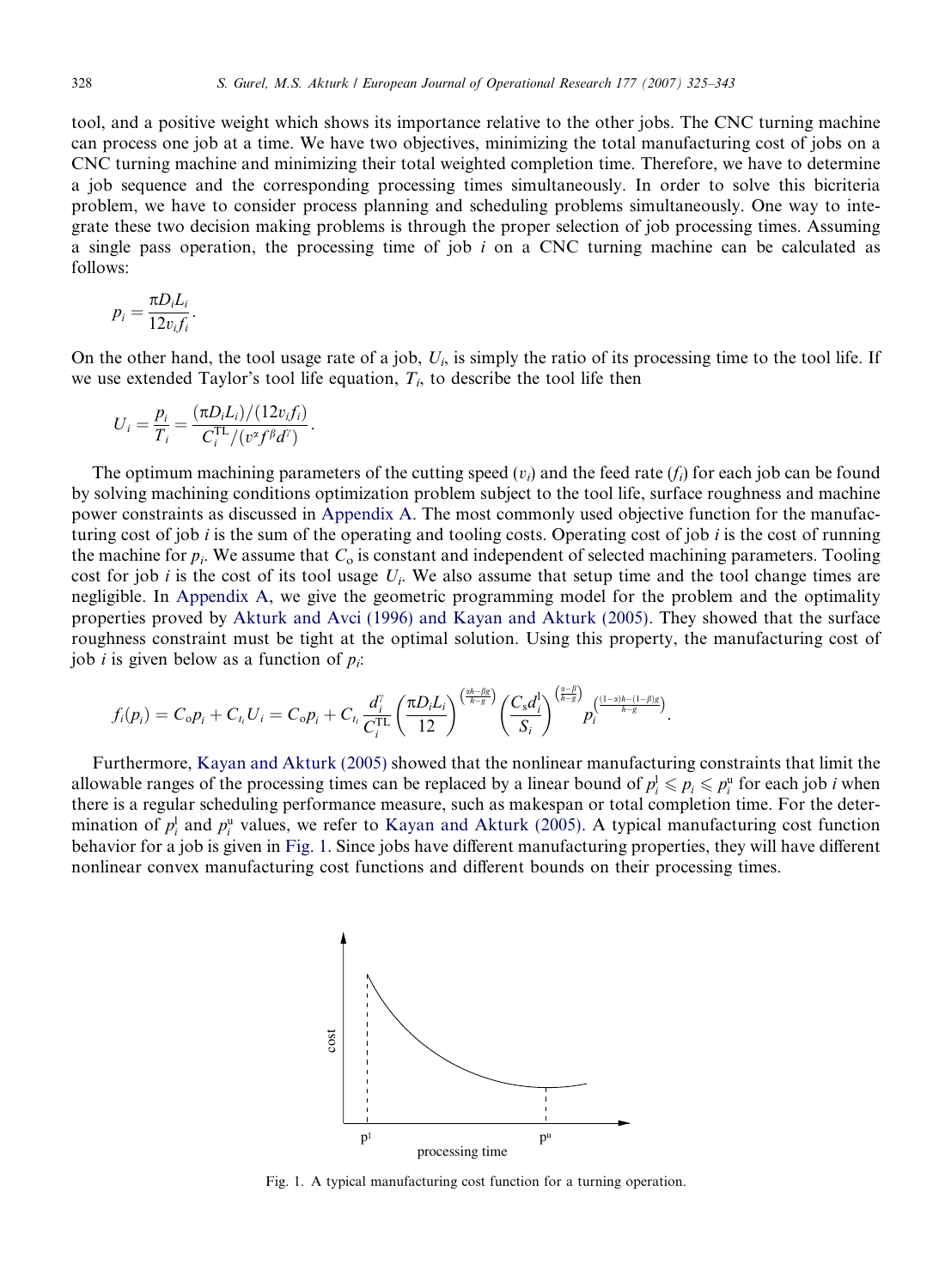<span id="page-4-0"></span>The mathematical model for the problem is as below:

$$
\min F_1: \quad \sum_{i=1}^{N} f_i(p_i) = \sum_{i=1}^{N} C_o p_i + C_{t_i} U_i
$$
\n
$$
\min F_2: \quad \sum_{j=1}^{N} \sum_{i=1}^{N} w_j p_i X_{ij} + \sum_{j=1}^{N} w_j p_j
$$
\n
$$
\text{subject to} \quad X_{ij} + X_{ji} = 1, \quad i = 1, ..., N \text{ and } j = i + 1, ..., N,
$$
\n
$$
X_{ij} + X_{jk} + X_{ki} \geq 1, \quad j, k, l = 1, ..., N, \text{ and } j \neq k \neq l,
$$
\n
$$
p_i^1 \leq p_i \leq p_i^u \quad \forall i,
$$
\n
$$
X_{ij} \in \{0, 1\} \quad \forall i, j \text{ and } i \neq j.
$$
\n(4)

In the mixed integer nonlinear programming (MINLP) model above, the first objective function  $(F_1)$  is the total manufacturing cost. The second objective function  $(F_2)$  is the total weighted completion time. Constraint set (1) is the precedence constraints to ensure that two jobs cannot precede each other at the same time. Constraint set (2) satisfies the triangular inequality among the jobs such that if job i precedes job j and job j precedes job k then job i precedes job k. We have constraint set (3) that sets the upper and lower bounds on the processing time of each job.

For the weighted completion time problem, the minimum value is attained when we set the processing times to their lower bounds,  $p_i^{\dagger}$ . On the other hand, the manufacturing cost decreases when we increase the processing times, and the minimum manufacturing cost is attained at  $p_i^u$  for each job *i*. That means if we increase the processing time of a job, the manufacturing cost decreases but completion time of the job itself and all the following jobs increase. Therefore, we cannot minimize both objectives  $F_1$  and  $F_2$  at the same time, and hence the overall problem is to generate an efficient solution set for the decision maker. A solution  $x(F_1(x), F_2(x))$  is said to be efficient with respect to the given bicriteria if there does not exist another solution  $y(F_1(y), F_2(y))$ such that  $F_1(y) \le F_1(x)$  and  $F_2(y) \le F_2(x)$  with at least one holding as a strict inequality. The following lemma states that there are infinitely many efficient solutions for the problem.

## Lemma 1.1. The efficient solution set for the problem includes infinitely many points.

**Proof.** This is due to the fact that the processing times of jobs are continuous and can take any value satisfying  $p_i^1 \leqslant p_i \leqslant p_i^u$ . If we slightly decrease the processing time of any job *i* that will increase the total manufacturing cost (as shown in [Fig. 1](#page-3-0)), but at the same time it will decrease the total weighted completion time. Hence, there are infinitely many possible  $F_2$  (or  $F_1$ ) levels for the problem and we can find infinitely many efficient solutions. Furthermore, efficient frontier can be represented as a continuous function on a  $(F_1, F_2)$  plot.

In Fig. 2, an example for a set of efficient solutions is given. Solution  $Z_1$  is the ideal solution for  $F_2$  where  $F_2(Z_1) = K^1$  where the superscript 1 implies that  $K^1$  is achieved by setting  $p_i = p_i^1$  for each job *i* and applying the



Fig. 2. An example set of efficient solutions.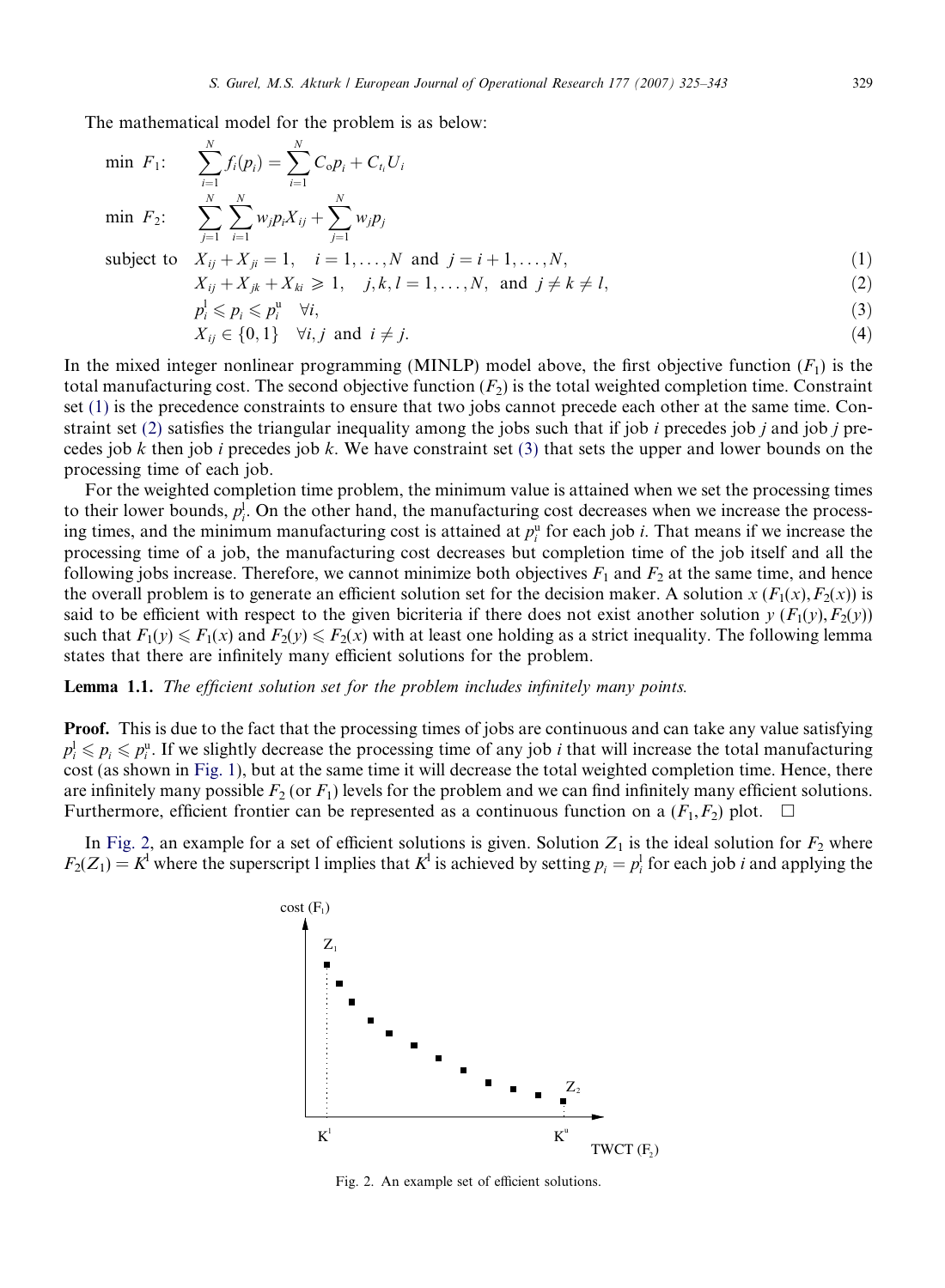<span id="page-5-0"></span>weighted shortest processing time first (WSPT) rule by [Smith \(1956\)](#page-18-0). According to the WSPT rule the jobs are ordered in the decreasing order of  $w_i/p_i$  to minimize total weighted completion time. At  $Z_1$ , total manufacturing cost is  $F_1(Z_1) = \sum_{i=1}^{N} f_i(p_i^1)$ . On the other hand, solution  $Z_2$  is the ideal solution for  $F_1$  where  $F_1(Z_2) = \sum_{i=1}^{N} f_i(p_i^u)$  and it is achieved by setting  $p_i = p_i^u$  for each job *i* and jobs are ordered by the WSPT rule. At  $Z_2$ , total weighted completion time is  $F_2(Z_2) = K^u$ , where the superscript u implies that the solution is achieved where all jobs are machined at processing time upper bounds.

In order to find a set of efficient solutions other than  $Z_1$  and  $Z_2$ , we can consider  $F_2$  as a constraint as in the formulation below and solve the resulting Single Criterion Problem (SCP) for different values of K.

min 
$$
F_1
$$
: 
$$
\sum_{i=1}^{N} f_i(p_i)
$$
  
subject to 
$$
\sum_{j=1}^{N} \sum_{i=1}^{N} w_j p_i X_{ij} + \sum_{j=1}^{N} w_j p_j \le K,
$$
  
and (1)–(4). (5)

Constraint (5) guarantees that the total weighted completion time  $(F<sub>2</sub>)$  of the schedule is less than or equal to a predefined value K. We can solve this model by the MINLP solvers like GAMS/BARON [\(Brooke et al.,](#page-17-0) [2004](#page-17-0)). To generate an efficient solution set of *n* points between  $Z_1$  and  $Z_2$  we can employ the following algorithm denoted as the SCP-based method:

Step 1. Calculate  $K^u$  and  $K^d$  by using the WSPT rule for  $p^u$  and  $p^l$  values, respectively.

Step 2. Set  $\epsilon = (K^u - K^d)/(n + 1)$ .

Step 3. For  $k = 1$  to n, solve the SCP model for  $K = K^1 + k\epsilon$ .

The SCP-based method finds a set of efficient points by solving the SCP model iteratively, so we investigated the SCP model and found some useful properties for the problem.

**Lemma 1.2.** When  $K \leq K^u$ , the constraint (5) on  $F_2$  must be tight at the optimal solution. This implies that the optimal schedule must satisfy the WSPT rule.

**Proof.** When  $K > K<sup>u</sup>$ , total manufacturing cost can be minimized by setting all jobs to their minimum cost processing times  $(p^u)$  and ordering them by the WSPT rule. In this case, the constraint (5) can be loose at optimality. When  $K \leq K^u$ , if constraint (5) is loose, then by increasing the processing time of a job, we can decrease the total manufacturing cost of the schedule. Therefore, a solution cannot be optimal if constraint (5) is loose. As a consequence of this result we can also state that the WSPT rule must be satisfied by an optimal schedule. Otherwise, we can reorder the jobs and find a better solution which violates the optimality.  $\Box$ 

We proved that an optimal solution for the SCP must satisfy the constraint (5) as an equality and it must also satisfy the WSPT rule. The next property for the problem is about the non-cycling constraint set (2).

**Lemma 1.3.** The non-cycling constraints, constraint set  $(2)$ , are redundant for the SCP.

**Proof.** Consider the SCP model without constraint set (2). We can easily see that Lemma 1.2 still holds for the new problem, otherwise we can improve the solution by resequencing the jobs and increasing the processing times. Lemma 1.2 states that the optimal solution must satisfy the WSPT rule which implies that the optimal solution cannot have cycles and always satisfies the constraint set (2).  $\Box$ 

By using this result we can eliminate constraint set (2) when solving the SCP model in SCP-based method. Since constraint set (2) is defined for each job triple, removing it reduces most of the constraints in the model so that MINLP solvers can solve the problem more efficiently. From this point on, SCP will denote the single criterion problem without constraint set (2). Further, we consider the relaxation of the problem where the integrality assumption of  $X_{ii}$ 's is relaxed. Relaxation results a nonlinear programming (NLP) model for which we can state the following two properties.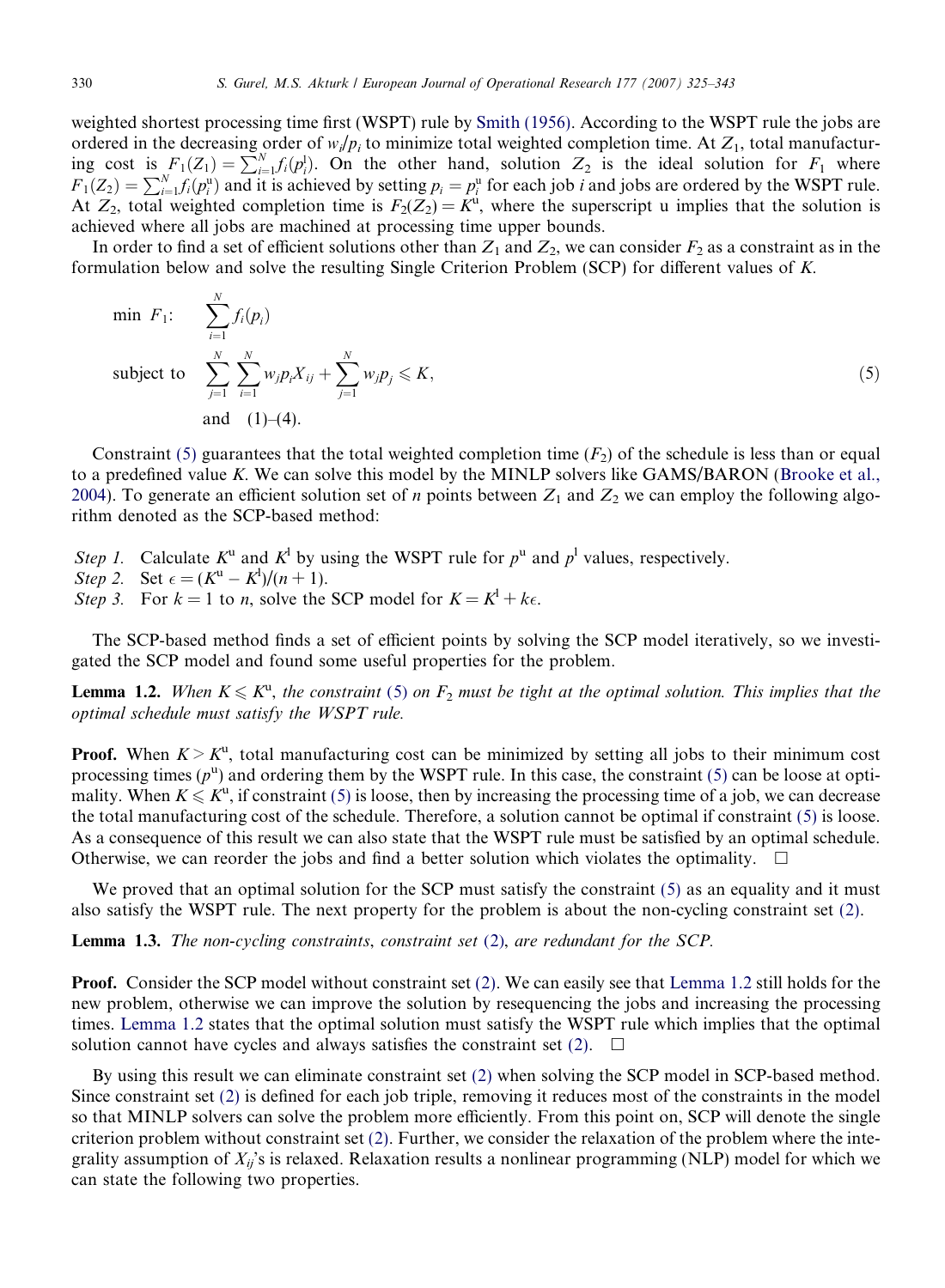<span id="page-6-0"></span>**Lemma 1.4.** For the relaxed SCP, in a local optimal solution, if  $w_i/p_i > w_i/p_i$  for any job pair (i,j), then job i must precede job j, i.e. the solution must have  $X_{ij} = 1$ . This implies that a local optimal solution to the relaxed SCP must have binary  $X_{ii}$ 's.

**Proof.** Suppose that there is a local optimal solution S which has non-integer  $X_{ij}$  values. We will show that by modifying S in a way to achieve an integer solution, we can improve  $F_2$ .

Consider a job pair (i,j) in S for which  $w_i/p_i > w_j/p_j$  holds. Suppose that the precedence variables for the job pair  $(i,j)$  are as follows:  $X_{ij} = \lambda$ ,  $X_{ji} = 1 - \lambda$ , where  $0 \le \lambda < 1$ . Then,  $\sum w_i C_i$  for S is as below:

$$
F_2(S) = \Phi + w_i \times p_j \times (1 - \lambda) + w_j \times p_i \times \lambda,
$$

where  $\Phi$  is a constant value.

If we form a new solution S' from S by setting  $X_{ii} = 1$  and  $X_{ii} = 0$ , we get

 $F_2(S') = \Phi + w_j \times p_i.$ 

Obviously,  $F_2(S') \le F_2(S)$  and S' is a feasible solution to the SCP. This proves that a solution S with noninteger  $X_{ii}$  variables cannot be a local optimal solution.  $\Box$ 

Considering [Lemma 1.2](#page-5-0) and the arguments above together, we conclude that in a local optimal solution to the relaxed problem all  $X_{ij}$  variables are binary. However, to be rigorous, we must also point out that in case  $w_i/p_i = w_i/p_i$  for some job pair (*i,j*), we may have alternative optimal solutions where  $X_{ii}$  and  $X_{ii}$  are non-integer. This is because when  $w_i/p_i = w_j/p_j$ ,  $X_{ij} = \lambda$  and  $X_{ji} = 1 - \lambda$ , whatever value  $\lambda$  takes such that  $0 \le \lambda \le 1$ ,  $\sum w_i C_i$  calculated by the mathematical model remains the same. In practice, it is highly unlikely to fac  $\sum w_i C_i$  calculated by the mathematical model remains the same. In practice, it is highly unlikely to face this situation since in our case  $p_i$ 's are controllable variables that take real values.

Lemma 1.4 is an extremely important result to reduce the computational burden since we do not need MINLP solvers to solve the SCP. The problem can be solved by an NLP solver. However, NLP solvers can only guarantee to achieve local optimal solutions. From nonlinear programming theory we know that if the objective function of a problem is convex and the feasible region for the problem is a convex set, then a local optimum is a global optimum. Therefore, we investigated if the feasible region for the relaxed SCP is a convex set or not to see if NLP solvers could give us the global optimum.

**Lemma 1.5.** The feasible region for the relaxed SCP is not a convex set, i.e. NLP solvers cannot guarantee global optimality for the problem.

**Proof.** Consider two jobs  $i_1$  and  $i_2$  such that  $i_1$  immediately precedes  $i_2$ ,  $X_{i_1i_2} = 1$ , in a solution called  $A_1$ . Let us suppose that  $p_{i_1} = s_1$  and  $p_{i_2} = s_2$  with weights  $w_1$  and  $w_2$ , respectively. We also have  $\frac{w_1}{s_1} > \frac{w_2}{s_2}$ .  $F_2(A_1) = Q + w_2s_1 + w_1s_1 + w_2s_2 = K$ , where Q is a constant. Next, consider another solution  $A_2$  which is identical to  $A_1$  except that  $i_1$  and  $i_2$  were pairwise interchanged and processing times were set to  $q_1$  and  $q_2$ , respectively, and  $\frac{w_2}{q_2} > \frac{w_1}{q_1}$  holds.  $F_2(A_2) = Q + w_1q_2 + w_1q_1 + w_2q_2 = K$ .

Now consider a convex combination of  $A_1$  and  $A_2$  as the solution  $A = \lambda A_1 + (1 - \lambda)A_2$ . At  $A$ ,  $X_{i_1 i_2} = \lambda$ ,  $X_{i_2i_1} = 1 - \lambda$ ,  $p_{i_1} = \lambda s_1 + (1 - \lambda)q_1$  and  $p_{i_2} = \lambda s_2 + (1 - \lambda)q_2$ . Then,

$$
F_2(A) = Q + w_1 X_{i_2 i_1} p_{i_2} + w_2 X_{i_1 i_2} p_{i_1} + w_1 p_{i_1} + w_2 p_{i_2}
$$
  
=  $Q + (w_1(1 - \lambda) + w_2)(\lambda s_2 + (1 - \lambda)q_2) + (w_2 \lambda + w_1)(\lambda s_1 + (1 - \lambda)q_1)$   
=  $Q + \lambda (s_1(w_1 + \lambda w_2) + s_2(w_2 + (1 - \lambda)w_1)) + (1 - \lambda)(q_1(w_1 + \lambda w_2) + q_2(w_2 + (1 - \lambda)w_1))$   
=  $Q + \lambda (s_1 w_1 + s_2 w_2 + \lambda s_1 w_2 + (1 - \lambda)s_2 w_1) + (1 - \lambda)(q_1 w_1 + q_2 w_2 + \lambda q_1 w_2 + (1 - \lambda)q_2 w_1)$   
>  $Q + \lambda (K - Q) + (1 - \lambda)(K - Q) > K$ 

since  $s_2w_1 > s_1w_2$  and  $q_1w_2 > q_2w_1$ . This shows that the feasible region for the relaxed SCP is not a convex set.  $\square$ 

Lemma 1.5 implies the potential existence of multiple local optimal solutions for the relaxed SCP. Although it does not prove NP-hardness of the SCP, we know that in general, computing a global minimum in a nonconvex NLP is an NP-hard problem due to [Murty and Kabadi \(1987\)](#page-17-0).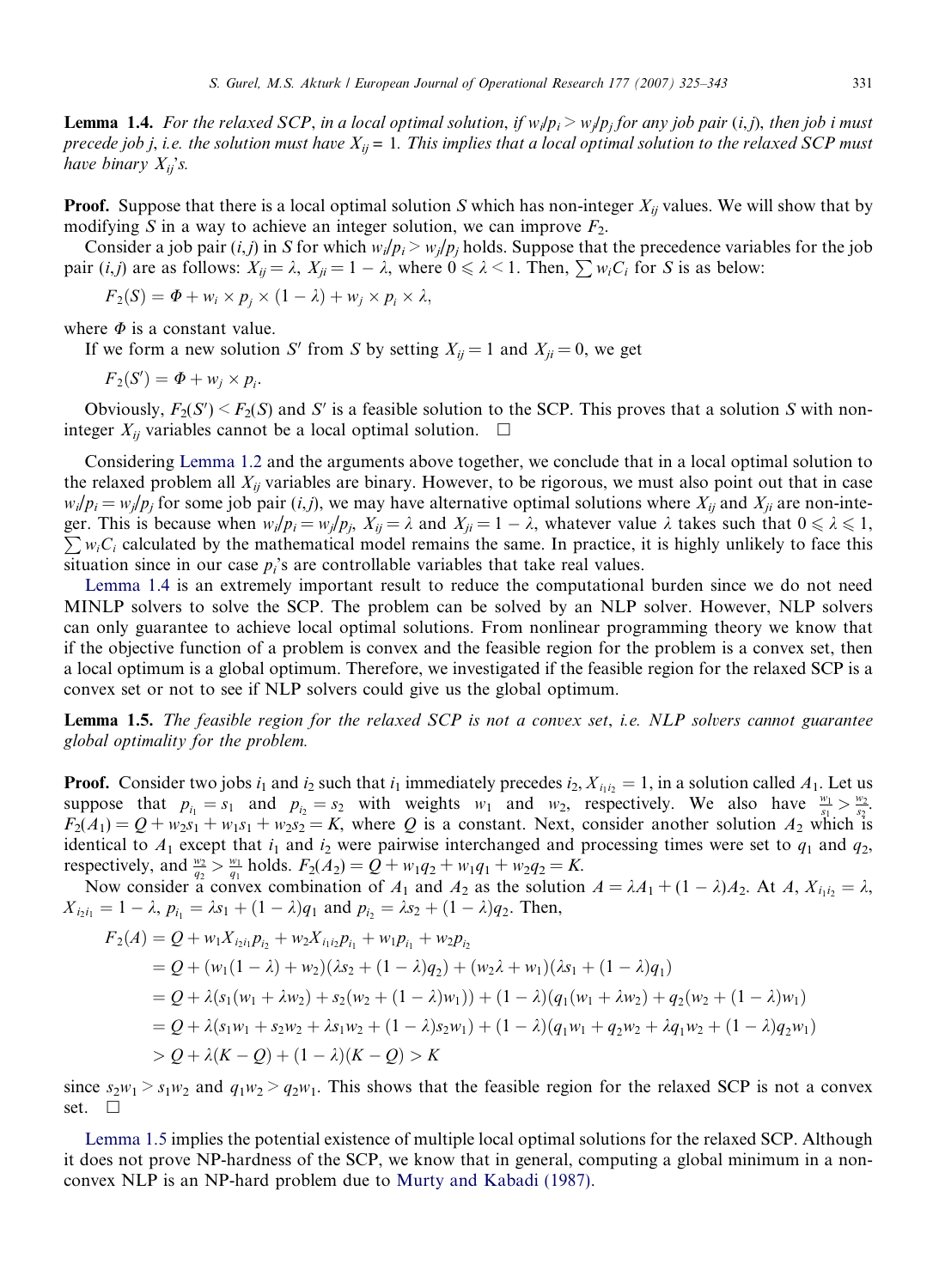<span id="page-7-0"></span>[Lemma 1.5](#page-6-0) is a direct consequence of the nonlinear terms  $p_iX_{ii}$  in constraint [\(5\)](#page-5-0), so that the MINLP solvers may terminate with an integer local optimal solution. In order to find the global optimum for the SCP model, we propose the following linearized single criterion problem (LSCP) model below. In this model, we replace the constraint [\(5\)](#page-5-0) with a set of linear constraints (6)–(10) and the term  $p_iX_{ij}$  is replaced with the variable  $Y_{ij}$ , where  $M$  is a large positive number.

$$
\begin{aligned}\n\min \ F_1: \quad & \sum_{i=1}^N f_i(p_i) \\
\text{subject to} \quad & \sum_{j=1}^N \sum_{i=1}^N w_j Y_{ij} + \sum_{j=1}^N w_j p_j \leq K, \\
& Y_{ij} \geq p_i + (X_{ij} - 1)M \quad \forall i, j \text{ and } i \neq j,\n\end{aligned}\n\tag{7}
$$

$$
Y_{ij} \leqslant p_i + (1 - X_{ij})M \quad \forall i, j \text{ and } i \neq j,
$$
\n
$$
(8)
$$

$$
Y_{ij} \leqslant M X_{ij} \quad \forall i, j \text{ and } i \neq j,
$$
\n
$$
(9)
$$

$$
Y_{ij} \geq 0 \quad \forall i, j \text{ and } i \neq j,
$$
\n
$$
(10)
$$

and  $(1)$ ,  $(3)$  and  $(4)$ .

In this model, constraint (6) is the constraint on  $F_2$ . Constraint sets (7)–(10) assure that if  $X_{ij} = 0$  then  $Y_{ij} = 0$  and if  $X_{ij} = 1$  then  $Y_{ij} = p_i$ , so that  $Y_{ij} = p_i X_{ij}$  always holds. Unfortunately, the computational performance of this linearization is very poor because [Lemma 1.4](#page-6-0) no longer holds so we cannot relax the integrality constraint of  $X_{ij}$ . Therefore, we have to use computationally less efficient GAMS/BARON solver instead of GAMS/MINOS.

In this section, we defined the problem and proposed the SCP-based method that can utilize commercial NLP solvers to solve the SCP and generate an approximation for the efficient frontier for the problem. We also gave the LSCP model which can be solved to global optimum by the MINLP solvers. However, since the MINLP and NLP solvers are not yet widely used and they are not as much computationally efficient as LP solvers, we also aimed to develop an effective approximation method to find a set of efficient points. In the next section, we define a heuristic method to approximate the efficient frontier for the problem.

## 3. Cost index based approximation (CIBA) method

In Section [2](#page-2-0), we showed some optimality properties and simplifying characteristics for the SCP. In this section, we further present another very important optimality property in Lemma 1.6. This property will be helpful to design a heuristic method. This property basically tells us that if a solution is locally optimal then we cannot improve the total manufacturing cost by only changing the processing times of the jobs. It can also be explained as follows: for a given job sequence there is a unique processing time vector  $p^{\star} = (p_1^{\star}, p_2^{\star}, \dots, p_N^{\star})$  that minimizes the total manufacturing cost for a given total weighted completion time  $(K)$ . This property is as follows:

**Lemma 1.6.** For any job pair i, j, a local optimal solution must satisfy the following conditions:

- (i) If  $p_i > p_i^1$  and  $p_j > p_j^1$  then  $\frac{\partial f_i(p_i)}{\partial p_i} \frac{1}{W_i} = \frac{\partial f_j(p_j)}{\partial p_j} \frac{1}{W_j}$ , where  $W_i = w_i + \sum_{k=1}^N X_{ik}w_k$  (i.e. the sum of the weights of job i and jobs that job i precedes).
- (ii) If  $p_i = p_i^l$  and  $p_j > p_j^l$  then  $\frac{\partial f_i(p_i)}{\partial p_i} \frac{1}{W_i} \geq \frac{\partial f_j(p_j)}{\partial p_j} \frac{1}{W_j}$ .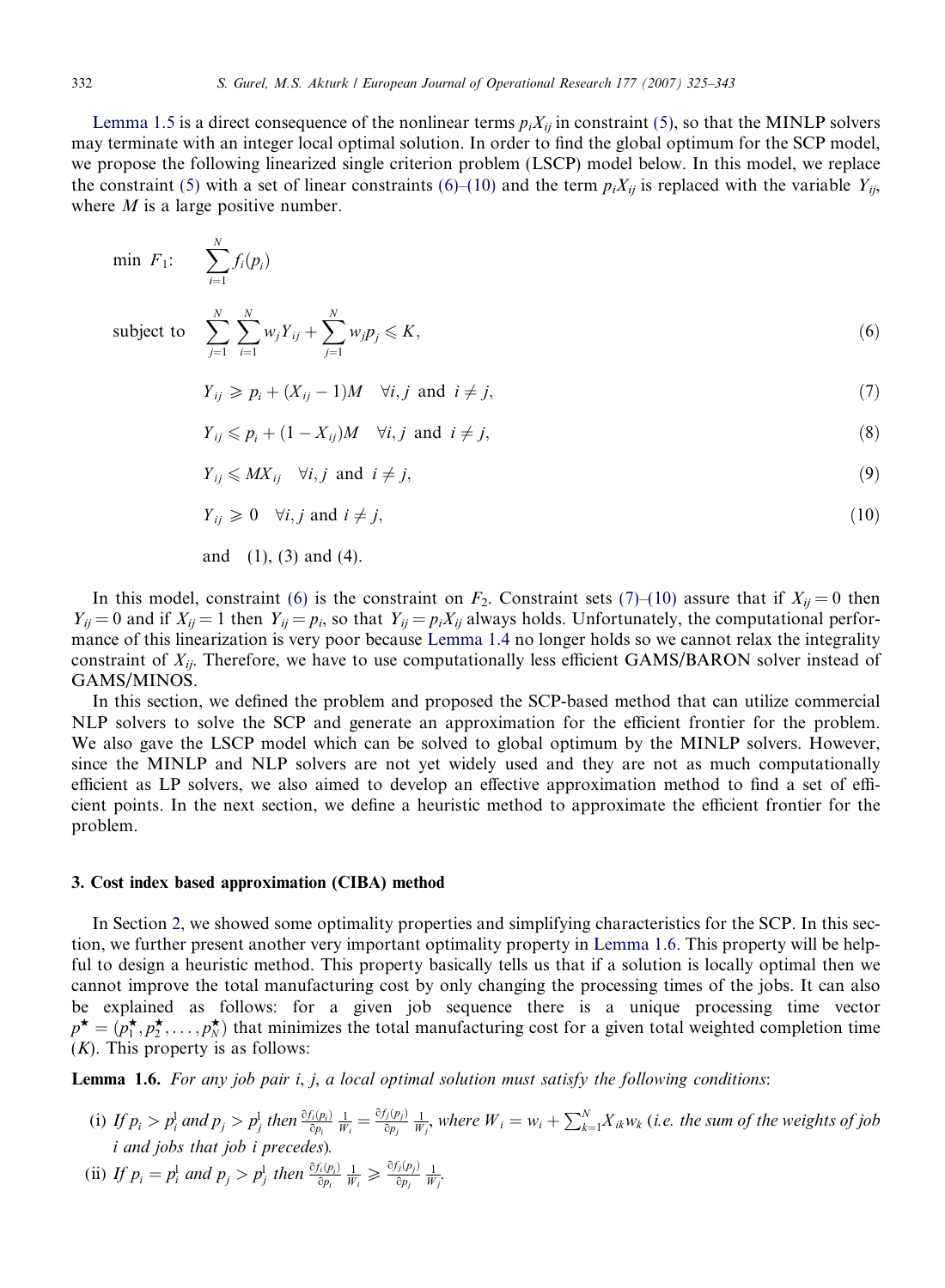**Proof.** Suppose that  $\frac{\partial f_i(p_i)}{\partial p_i} \frac{1}{W_i} < \frac{\partial f_j(p_j)}{\partial p_j}$ ppose that  $\frac{\partial f_i(p_i)}{\partial p_i} \frac{1}{W_i} < \frac{\partial f_j(p_j)}{\partial p_j} \frac{1}{W_j}$  for some *i*, *j*. Then,

$$
\lim_{\Delta p \to 0} \left( \frac{f_i(p_i + \Delta p) - f_i(p_i)}{W_i \Delta p} - \frac{f_j(p_j) - f_j(p_j - \frac{W_i}{W_j} \Delta p)}{W_j \frac{W_i}{W_j} \Delta p} \right) < 0,
$$
  

$$
\lim_{\Delta p \to 0} \left( \frac{f_i(p_i + \Delta p) - f_i(p_i) + f_j(p_j) - f_j(p_j - \frac{W_i}{W_j} \Delta p)}{\Delta p} \right) < 0.
$$

Then,  $\exists \Delta p > 0$  s.t.  $f_i(p_i + \Delta p) - f_i(p_i) + f_j(p_j) - f_j(p_j - \frac{W_i}{W_j}\Delta p) < 0$ , which means the current solution can be improved without violating the total weighted completion time constraint. This proves that if there exists a job pair that does not satisfy the given conditions, then the solution is not locally optimal.

The heuristic approach (CIBA) starts with the solution  $Z_1$  [\(Fig. 2\)](#page-4-0) and generates new approximate efficient points by using the information in [Lemma 1.6.](#page-7-0) After taking the solution  $Z_1$ , by slightly increasing the processing times of the jobs one at a time at each iteration, we decrease  $F_1$  while increasing  $F_2$ . The critical issue is which job to choose to perturb at each iteration so that the achieved decrease in  $F_1$  over the increase in  $F_2$ is at the maximum (i.e. the 'biggest bang for the buck'). To make the most appropriate choice, we propose a new cost index  $r_i$  for each job i, such that

$$
r_i = \frac{\partial f_i(p_i)}{\partial p_i} \frac{1}{W_i}.
$$

It is the estimated manufacturing cost change per unit total weighted completion time loss to be achieved by increasing the processing time of job i. Note that this index definition comes from [Lemma 1.6.](#page-7-0) Next, we choose the job with the minimum  $r_i$  value. It is important to note that  $f_i(p_i)$  is decreasing and  $r_i < 0$  when  $p_i^1 \leq p_i < p_i^0$ for all *i*. Then, the processing time of the selected job is increased by a predefined  $\Delta$  amount. Increasing processing time of a job may result in a schedule that violates [Lemma 1.2.](#page-5-0) We check if the WSPT rule is violated or not and if so we reorder the jobs according to the WSPT rule. After reordering,  $F_2^{\rm new}$  and  $F_1^{\rm new}$  are calculated. For the updated and re-sequenced jobs, their  $r_i$ 's are updated. This job selection and update process is applied until  $F_2^{\text{new}}$  reaches to  $K^u$ . Each schedule achieved at the end of an iteration is kept as an approximate efficient solution. By keeping  $\Delta$  as small as possible we can achieve solutions which are more close to the optimality property defined by [Lemma 1.6](#page-7-0).

Having discussed the basic approach, the proposed cost index based approximation (CIBA) method is given below:

- Step 1. Find the non-dominated solutions  $Z_1$  and  $Z_2$ .
- Step 2. Start with the solution  $Z_1$ , set  $F_1^{\text{new}} = F_1(Z_1)$  and  $F_2^{\text{new}} = F_2(Z_1)$ . While  $F_2^{\text{new}} < K^{\text{u}}$  do the following:
- Step 2.1. Select the job m with the minimum  $r_m$ . If there are more than one such jobs, select the last one in the sequence.
- Step 2.2. Set  $p_m = p_m + \Delta$ .
- Step 2.3. If the WSPT rule is violated, re-sequence the jobs by the WSPT rule.
- Step 2.4. Update  $r_i$  indices for job m and for all other jobs whose position in sequence is changed in Step 2.3.
- Step 2.5. Update  $F_1^{\text{new}} = F_1^{\text{new}} [f_m(p_m) f_m(p_m + \Delta)]$  and recalculate  $F_2^{\text{new}}$ .
- Step 2.6. Report the current schedule with  $F_1^{\text{new}}$  and  $F_2^{\text{new}}$  as an approximate efficient solution.

In each iteration of the CIBA method, we want to improve total manufacturing cost by slightly losing from the total weighted completion time. Since we want to minimize both criteria at the same time, we always prefer to update the job with the maximum manufacturing cost gain per unit increase in the total weighted comple-tion time (Step 2.1). This is due to [Lemma 1.6](#page-7-0) which states the optimality conditions on  $p_i$ 's. By choosing the job with minimum  $r_i$  each time we try to keep the achieved solutions to be close as possible to hold the conditions given in [Lemma 1.6.](#page-7-0) After increasing the processing time of the selected job, the sequence of jobs is updated (Step 2.4), if necessary, by the WSPT rule. This is due to [Lemma 1.2](#page-5-0) which states that in an optimal schedule the job sequence must satisfy the WSPT rule. Then, for the perturbed job and for all re-sequenced jobs,  $r_i$  values are updated. At each iteration, the schedule achieved is reported as an approximate efficient solution. An important property that holds for the solution set generated by the CIBA is the following: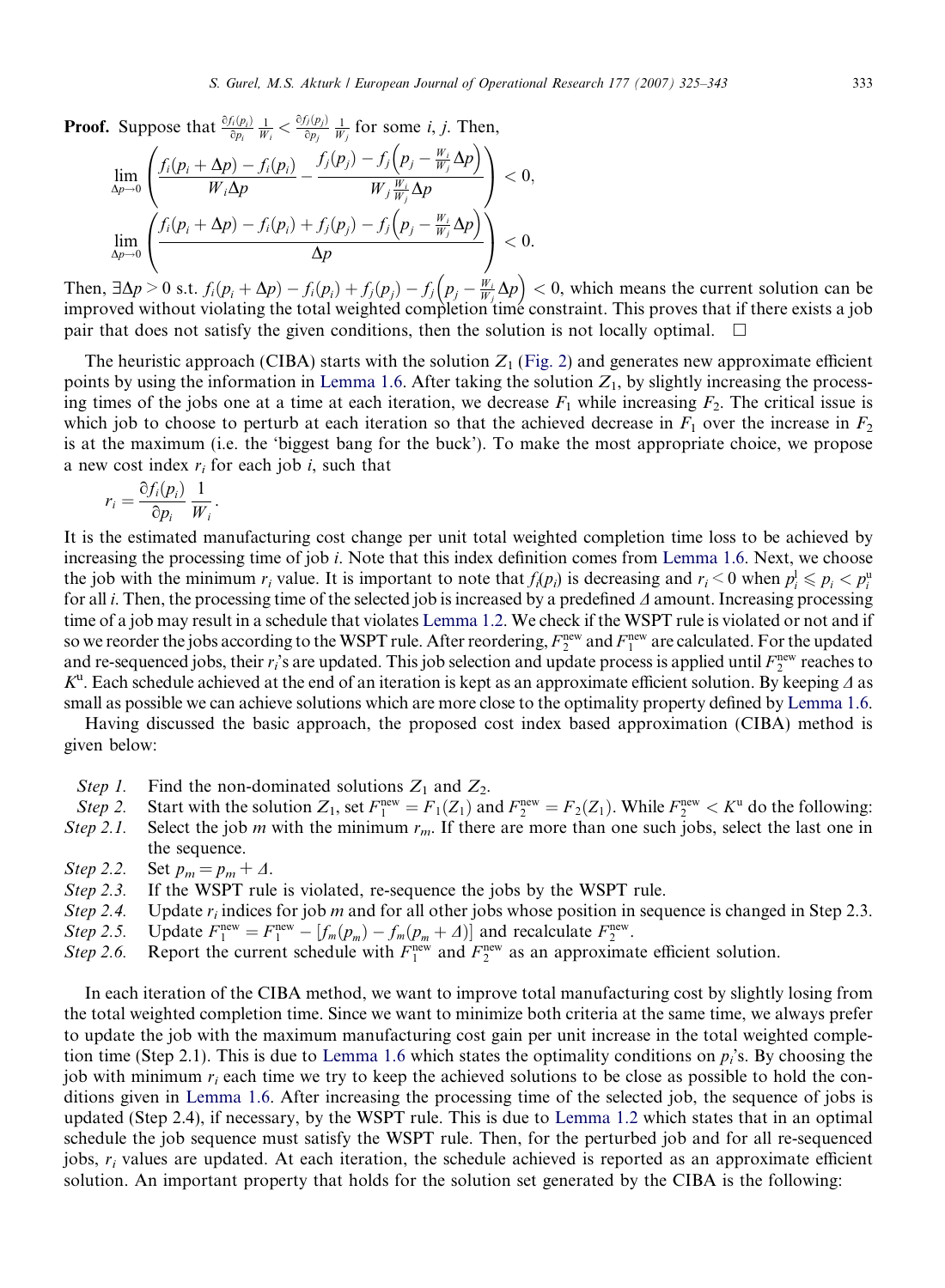#### <span id="page-9-0"></span>Lemma 1.7. Each iteration of the CIBA method generates a new approximate efficient solution.

**Proof.** As discussed earlier, we have a nonlinear convex manufacturing cost function and the processing times can take any real value between  $p_i^l \leqslant p_i \leqslant p_i^u$ . At each iteration of the CIBA method, the processing time of a selected job is increased by a  $\Delta$  amount, that means the total manufacturing cost is strictly decreasing in each iteration as shown in [Fig. 1.](#page-3-0) Moreover, the total completion time strictly increases even if the job sequence changes. Therefore, in each iteration we generate a new approximate efficient solution that cannot dominate previously generated solutions.  $\Box$ 

The solution quality of the CIBA method depends on the selected  $\Delta$  value. Since we are making decisions based on  $\frac{\partial f_i(p_i)}{\partial p_i}$ 's, if we choose a small  $\Delta$  value, we get a better approximation to an efficient solution. Furthermore, a smaller  $\Delta$  leads to more solution points to be generated which implies a better approximation of the efficient frontier.

#### 4. Total completion time problem

All the models, properties and algorithms that we have given above also apply for the total completion time problem, which is a special case where the weights of jobs are equal. Instead, we present a new model for the total completion time problem. In this section, we proved that this new model holds the same properties as the previous one. Moreover, we performed a set of trial runs and showed that the new model is computationally more efficient in terms of the CPU times in solving the total completion time problem. In this model, we introduce a new binary decision variable  $X_{ii}$  to control if job i is assigned to position j in the sequence. The new formulation for the SCP is as below:

$$
\min \ F_1: \qquad \sum_{i=1}^N f_i(p_i) \tag{11}
$$

subject to 
$$
\sum_{i=1}^{N} \sum_{j=1}^{N} (N-j+1)X_{ij}p_i \leq K,
$$
 (12)

$$
\sum_{j=1}^{N} X_{ij} = 1 \quad \forall i,
$$
\n<sup>(13)</sup>

$$
\sum_{i=1}^{N} X_{ij} = 1 \quad \forall j,
$$
\n<sup>(14)</sup>

$$
p_i^1 \leqslant p_i \leqslant p_i^u \quad \forall i,\tag{15}
$$

$$
X_{ij} \in \{0, 1\} \quad \forall i, j. \tag{16}
$$

In the above model, the objective function corresponds to the total manufacturing cost. The constraint (12) gives the total completion time. Constraints (13) and (14) are the assignment constraints which guarantee that each job is assigned to a position in the schedule and each position has a job assigned. Constraints (15) and (16) are same as in the previous model.

We could have used a similar model with the assignment variables  $X_{ij}$  to solve the weighted total completion time problem. In that case, we will not be able to use the property stated in [Lemma 1.4](#page-6-0), and hence the relaxed SCP model cannot be solved by the NLP solvers. It turns out that the way we model the problem affects the solver to be used and the computational requirements. We now check the characteristics of this new formulation as we did for the previous model before.

**Lemma 2.1.** When  $K \leq K^u$ , the total completion time constraint (12) must be tight at the optimal solution. This implies that the optimal schedule must satisfy the shortest processing time first (SPT) rule.

The proof for Lemma 2.1 is similar to the proof of [Lemma 1.2,](#page-5-0) so we skip it due to the space limitations. We next consider the NLP relaxation of the new SCP formulation and look for the optimality conditions for the relaxed problem.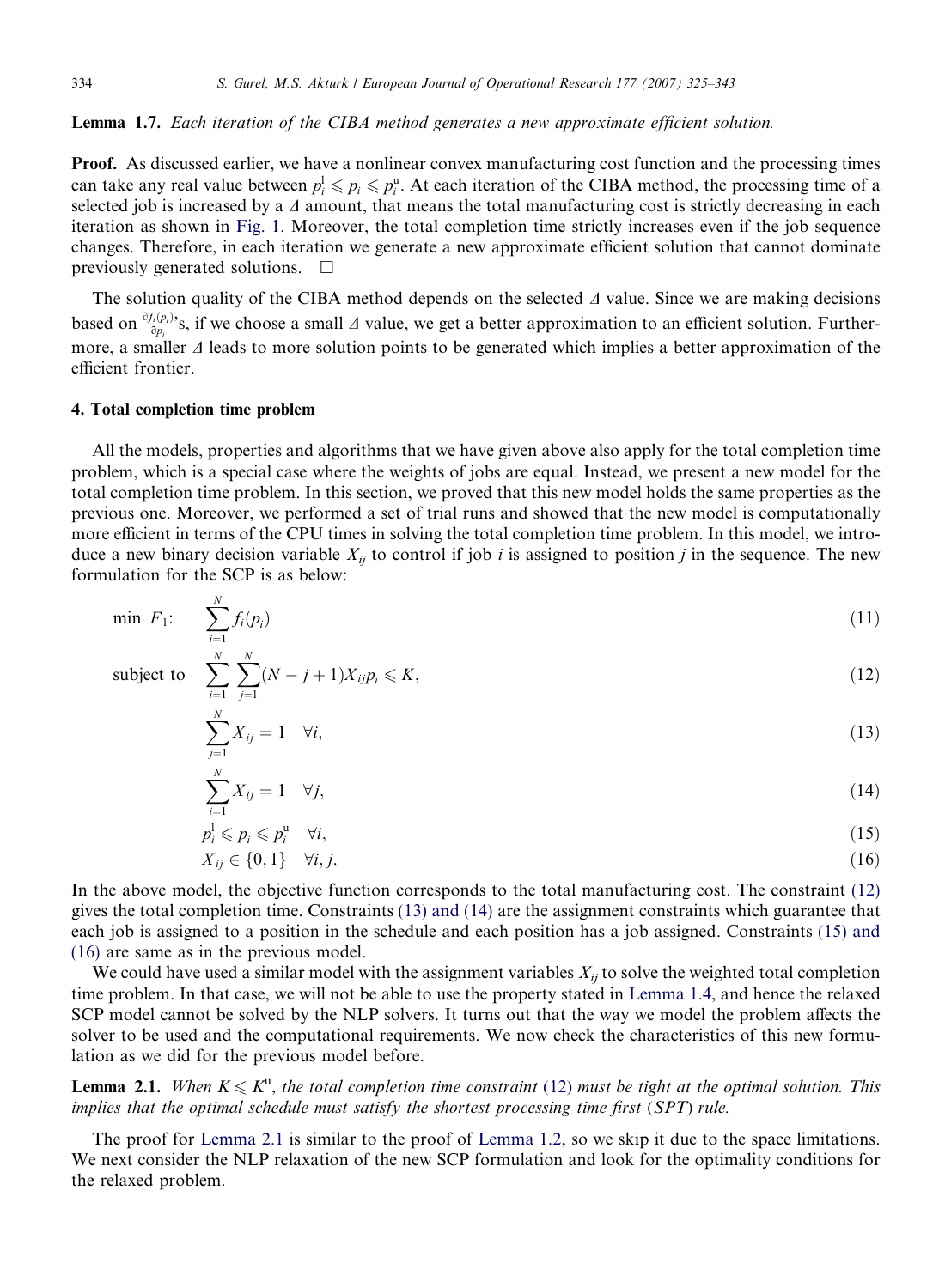**Lemma 2.2.** For the relaxed SCP, in a local optimal solution, if  $p_{i_1} < p_{i_2}$  for any job pair  $(i_1, i_2)$ , then job  $i_1$  must be assigned to an earlier position than  $i<sub>2</sub>$ . This implies that a local optimal solution to the relaxed SCP must have binary  $X_{ii}$ 's.

**Proof.** Suppose that we have a solution S for the relaxed problem where we consider two jobs  $i_1$  and  $i_2$  with processing times  $p_{i_1} < p_{i_2}$ . Further consider two positions  $j_1$  and  $j_2$  in the schedule such that  $j_1 < j_2$ . Suppose that assignment variables in  $S$  are as follows:

$$
X_{i_1j_1} = \rho_1 \quad \text{and} \quad X_{i_2j_1} = \rho_2,
$$
  
\n
$$
X_{i_1j_2} = \xi_1 \quad \text{and} \quad X_{i_2j_2} = \xi_2,
$$
 where  $\rho_1, \rho_2, \xi_1$  and  $\xi_2$  are positive.

Since we relaxed the integrality constraint, a solution to the relaxed problem may contain non-binary  $X_{ii}$  values. This means, the same job could be allocated to multiple positions in the schedule, which is infeasible for our original problem.

Total completion time value calculated for S is as below:

$$
F_2(S) = \sum_{i=1}^{N} \sum_{j=1}^{N} (N - j + 1) X_{ij} p_i = \Phi + (N - j_1 + 1) [\rho_1 p_{i_1} + \rho_2 p_{i_2}] + (N - j_2 + 1) [\xi_1 p_{i_1} + \xi_2 p_{i_2}]
$$
  
=  $\Phi + [(N - j_1 + 1)\rho_1 + (N - j_2 + 1)\xi_1] p_{i_1} + [(N - j_1 + 1)\rho_2 + (N - j_2 + 1)\xi_2] p_{i_2},$ 

where  $\Phi$  is a constant value. Suppose that without changing the processing times, we change the assignment variables to get a new solution S'. Setting  $\delta = \min(\xi_1,\rho_2)$ , new values for the assignment variables are as follows:

$$
X_{i_1j_1} = \rho_1 + \delta
$$
,  $X_{i_2j_1} = \rho_2 - \delta$ ,  
\n $X_{i_1j_2} = \xi_1 - \delta$  and  $X_{i_2j_2} = \xi_2 + \delta$ .

By this arrangement we reallocate these two jobs to positions  $j_1$  and  $j_2$  such that we increase job  $i_1$ 's ratio in the preceding position  $j_1$  without disturbing the assignment constraints.

Total completion time of the solution after this arrangement is

$$
F_2(S') = \Phi + [(N - j_1 + 1)(\rho_1 + \delta) + (N - j_2 + 1)(\xi_1 - \delta)]p_{i_1} + [(N - j_1 + 1)(\rho_2 - \delta) + (N - j_2 + 1)(\xi_2 + \delta)]p_{i_2}.
$$

Then,  $F_2(S') - F_2(S) = \delta(j_2 - j_1)(p_{i_1} - p_{i_2}) < 0$ , because  $j_2 > j_1$  and  $p_{i_1} < p_{i_2}$ .

This proves that there is always an integer optimal solution for the relaxed problem.  $\Box$ 

According to Lemma 2.2, a local optimal solution must have integer  $X_{ij}$ 's. Although for the case where  $p_{i_1} = p_{i_2}$ , we could have alternative non-integer local optimal solutions. As in the previous formulation for the weighted case we do not need a MINLP solver to solve the relaxed problem, and an NLP solver would be sufficient.

Lemma 2.3. The feasible region for the relaxed SCP is not a convex set.

**Proof.** Consider two jobs  $i_1$  and  $i_2$  in a schedule called  $A_1$ . They are assigned at positions k and  $k + 1$ , respectively. Their processing times are  $p_{i_1} = s_1$  and  $p_{i_2} = s_2$  where  $s_1 \leq s_2$ .

 $F_2(A_1) = Q + (N - k + 1)s_1 + (N - k)s_2 = K$ , where Q is a constant.

Consider another schedule  $A_2$  which is identical to  $A_1$  except that job  $i_1$  is at position  $k + 1$  and  $i_2$  is at position k with processing times  $p_{i_1} = q_1$  and  $p_{i_2} = q_2$  where  $q_2 < q_1$ .  $F_2(A_2) = Q + (N - k + 1)q_2 +$  $(N - k)q_1 = K.$ 

Next, define a point A which is a convex combination of  $A_1$  and  $A_2$  as follows:

 $A = \lambda A_1 + (1 - \lambda)A_2$  where  $0 \le \lambda \le 1$ . At point A,  $p_{i_1} = \lambda s_1 + (1 - \lambda)q_1$  and  $p_{i_2} = \lambda s_2 + (1 - \lambda)q_2$ . Also,  $X_{i_1k} = \lambda, X_{i_1(k+1)} = (1 - \lambda), X_{i_2k} = (1 - \lambda)$  and  $X_{i_2(k+1)} = \lambda$ .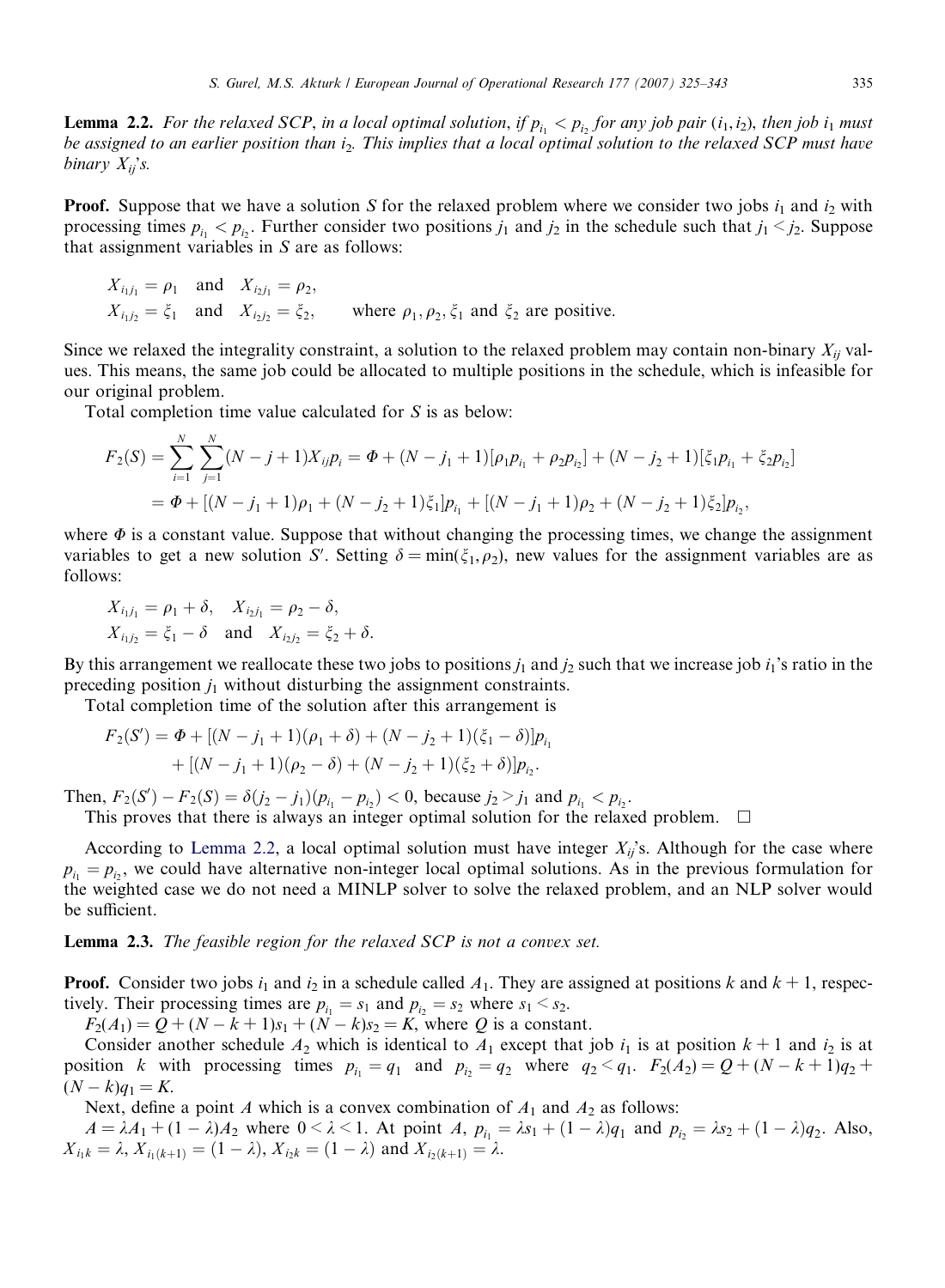<span id="page-11-0"></span>
$$
F_2(A) = Q + [(N - k + 1)\lambda + (N - k)(1 - \lambda)]p_{i_1} + [(N - k + 1)(1 - \lambda) + (N - k)\lambda]p_{i_2}
$$
  
=  $Q + \lambda^2[(N - k + 1)s_1 + (N - k)s_2] + (1 - \lambda)^2[(N - k + 1)q_2 + (N - k)q_1] + \lambda(1 - \lambda)[(N - k + 1)q_1 + (N - k)q_2] + \lambda(1 - \lambda)[(N - k + 1)s_2 + (N - k)s_1] > K$ 

since  $s_1 < s_2$  and  $q_2 < q_1$ .

This example shows that the feasible region for the problem is not convex and this implies that a local optimum found by an NLP solver may not be the global optimum. The complexity discussion for the weighted case in Section [2](#page-2-0) holds for this case, too.  $\Box$ 

The SCP model for the total completion time case also includes nonlinear terms in constraint (12). We can linearize constraint (12) in the model by replacing the nonlinear term  $p_i X_{ij}$  in constraint (12) with a variable  $Y_{ij}$ and adding constraints  $(7)$ – $(10)$  to the model as we did in Section [2.](#page-2-0) By this way we can achieve the LSCP model for the unweighted case and solve it to global optimum by using the MINLP solver GAMS/BARON.

Next, we give another property analogous to [Lemma 1.6](#page-7-0).

**Lemma 2.4.** For any job pair i, j a local optimal solution must satisfy the following conditions:

(i) If 
$$
p_i > p_i^1
$$
 and  $p_j > p_j^1$  then  $\frac{\partial f_i(p_i)}{\partial p_i} \frac{1}{n_i} = \frac{\partial f_j(p_j)}{\partial p_j} \frac{1}{n_j}$ , where  $n_i = \sum_{j=1}^N X_{ij}(N - j + 1)$ .  
\n(ii) If  $p_i = p_i^1$  and  $p_j > p_j^1$  then  $\frac{\partial f_i(p_i)}{\partial p_i} \frac{1}{n_i} \ge \frac{\partial f_j(p_j)}{\partial p_j} \frac{1}{n_j}$ .

**Proof.** Suppose that in a solution  $\frac{\partial f_i(p_i)}{\partial p_i} \frac{1}{n_i} < \frac{\partial f_j(p_j)}{\partial p_j}$  $\frac{f_j(p_j)}{\delta p_j} \frac{1}{n_j}$  for jobs *i*, *j*. Then

$$
\lim_{\Delta p \to 0} \left( \frac{f_i(p_i + \Delta p) - f_i(p_i)}{n_i \Delta p} - \frac{f_j(p_j) - f_j(p_j - \frac{n_i}{n_j} \Delta p)}{n_j \frac{n_i}{n_j} \Delta p} \right) < 0,
$$
  

$$
\lim_{\Delta p \to 0} \left( \frac{f_i(p_i + \Delta p) - f_i(p_i) + f_j(p_j) - f_j(p_j - \frac{n_i}{n_j} \Delta p)}{n_i \Delta p} \right) < 0.
$$

Then,  $\exists \Delta p \ge 0$  s.t.  $f_i(p_i + \Delta p) - f_i(p_i) + f_j(p_j) - f_j(p_j - \frac{n_i}{n_j}\Delta p) < 0$ , which means the current solution can be improved by increasing  $p_i$  by  $\Delta p$  and decreasing  $p_j$  by  $\frac{n_i}{n_j}\Delta$ . This proves that if a solution does not satisfy the conditions above, then it is not locally optimal.  $\Box$ 

As we have shown that similar properties as the weighted case apply to the alternative formulation for the total completion time case we can employ similar approaches to find an approximation for the efficient frontier. We can generate approximate efficient solution set by solving the new model in the SCP-based method as described in Section [2.](#page-2-0) We can also employ our CIBA method by just modifying the cost index  $r_i$  as  $r_i = \frac{\partial f_i(p_i)}{\partial p_i} \frac{1}{n_i}$ where  $n_i$  is the number of jobs that job *i* precedes including itself.

#### 5. Numerical example

In this section, we give a numerical example for the total weighted completion time problem and apply the SCP-based method and the CIBA method to generate an approximate efficient frontier. In this problem we have five jobs and the design attributes  $(D_i, L_i, d_i \text{ and } S_i)$  of each job along with the required cutting tool type are given in [Table 1.](#page-12-0) We first calculated  $p_i^l$  and  $p_i^u$  values for each job as given in the same table. They are used to define a manufacturing cost function for each job. For example, the manufacturing cost function for job 1 is  $f_1 = 0.25 \times p_1 + 0.35 \times p_1^{-1.32}$ 

To find the solution  $Z_1$  and the corresponding schedule, we first set all jobs' processing times to their lower bounds and apply the WSPT rule as shown in [Table 2.](#page-12-0) Total manufacturing cost,  $F_1$ , for this initial schedule is 5.105 and the corresponding optimal total weighted completion time,  $F_2$ , is 4.820. The initial schedule gives us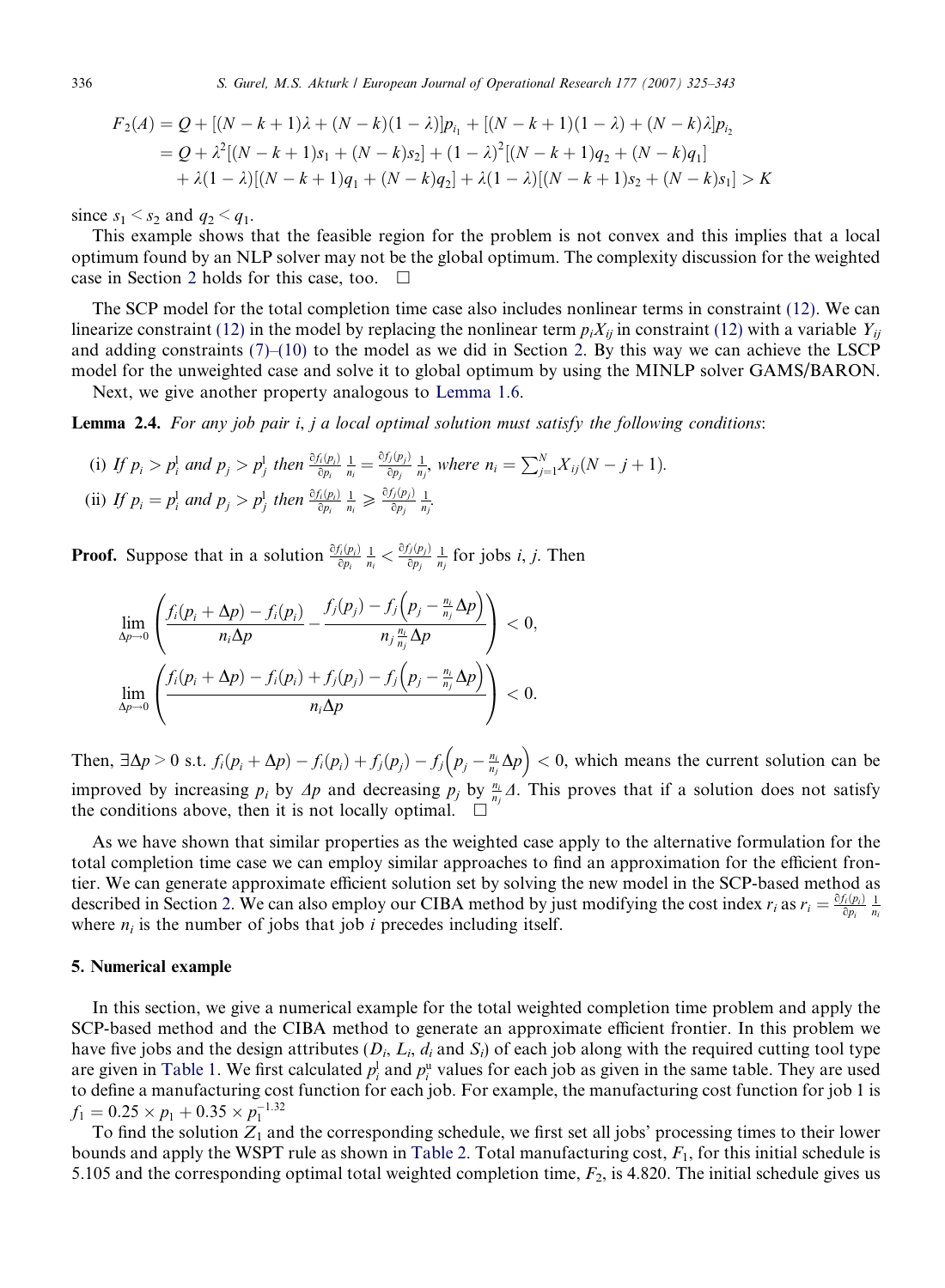<span id="page-12-0"></span>Table 1 Specifications of the jobs in the numerical example

| Job                |     | Li  | $\mu$ | زد. | Tool | $W_i$ |       |       |
|--------------------|-----|-----|-------|-----|------|-------|-------|-------|
|                    | 1.9 | 4.6 | 0.211 | 168 |      |       | 0.295 | 1.302 |
| ◠<br>∼             | 2.0 | 4.9 | 0.151 | 156 |      | 1.3   | 0.447 | 1.138 |
| $\rightarrow$<br>Ć | 1.6 | 4.3 | 0.204 | 180 |      | 1.1   | 0.297 | 0.594 |
| 4                  | 1.9 | 4.6 | 0.138 | 156 |      | 1.9   | 0.203 | 1.029 |
|                    | 1.0 | 4.2 | 0.170 | 175 |      | 1.0   | 0.251 | 0.530 |

Table 2

| Schedules at $Z_1$ and $Z_2$ |
|------------------------------|
|                              |

| Position | $Z_{1}$ |       |      |         |            | $Z_2$ |                  |      |     |            |
|----------|---------|-------|------|---------|------------|-------|------------------|------|-----|------------|
|          | Job     | n     | W/p  | r:      | $f_i(p_i)$ | Job   | $\boldsymbol{D}$ | W/D  | r:  | $f_i(p_i)$ |
|          |         | 0.203 | 9.38 | $-1.63$ | 1.713      |       | 0.530            | 1.89 | 0.0 | 0.210      |
|          |         | 0.295 | 4.06 | $-1.64$ | 1.822      |       | 0.594            | 1.85 | 0.0 | 0.235      |
| 3        |         | 0.251 | 3.99 | $-0.49$ | 0.341      | 4     | 1.029            | 1.85 | 0.0 | 0.452      |
| 4        |         | 0.297 | 3.71 | $-0.58$ | 0.359      |       | 1.138            | 1.14 | 0.0 | 0.483      |
|          |         | 0.447 | 2.91 | $-1.68$ | 0.870      |       | 1.302            | 0.92 | 0.0 | 0.572      |

the ideal total weighted completion time and the nadir manufacturing cost. We also have the schedule  $(Z_2)$  corresponding to the minimum manufacturing cost in Table 2. For the minimum cost settings,  $F_1 = 1.952$  and  $F_2 = 15.646$ . This schedule gives us the ideal manufacturing cost and the nadir total weighted completion time.

As stated in the proposed CIBA method, we start with the solution  $Z_1$ , and perturb the job with the minimum  $r_i$  in each iteration, such as job 2 at the first iteration. In this example, we set the step size  $\Delta = 0.1$ . In Table 3, we present the perturbed job (j), and after each perturbation the new  $p_i$ ,  $w_j/p_i$ , sequence and  $r_i$ 's along with the  $F_1$  and  $F_2$  values. As an example, after we perturb job 1 in iteration 2, we need to re-sequence the jobs to satisfy the WSPT rule. The algorithm progresses in this way by perturbing one job at a time until we reach to solution  $Z_2$ . As can be seen in Table 3, at each iteration we improve the total manufacturing cost  $(F_1)$  while losing from the total weighted completion time  $(F_2)$  (i.e. generate a new efficient solution) as discussed in [Lemma 1.7](#page-9-0).

Using the CIBA method, we generated 34 approximate efficient solutions for the example problem. As discussed before, we could also use a commercial NLP solver to find the minimum manufacturing cost for a given total weighted completion time level. In this study, we model the problem in GAMS and use the MINOS solver as the SCP-based method. In [Table 4,](#page-13-0) there are two schedules generated for the total weighted completion time of 7.660. The first schedule is found by the CIBA method at iteration 10 given in Table 3. We also solved the same problem by MINOS. It can be seen from [Table 4](#page-13-0) that two schedules are different in terms of job sequences and job processing times. When we consider the schedule found by the SCP-based method using

|                |                 |       |           | $\frac{1}{11100}$ . The restaurance of the crisis interested |         |         |         |                |         |       |       |  |  |
|----------------|-----------------|-------|-----------|--------------------------------------------------------------|---------|---------|---------|----------------|---------|-------|-------|--|--|
| Iter.          | Pert. job $(i)$ | $p_i$ | $w_i/p_i$ | Sequence                                                     | $r_i$   |         |         | F <sub>2</sub> | $F_1$   |       |       |  |  |
|                |                 |       |           |                                                              |         | 2       | 3       | 4              |         |       |       |  |  |
|                | $\mathfrak{D}$  | 0.547 | 2.376     | 4 1 5 3 2                                                    | $-1.64$ | $-0.95$ | $-0.58$ | $-1.63$        | $-0.49$ | 4.950 | 4.939 |  |  |
| $\mathcal{L}$  |                 | 0.395 | 3.037     | 45312                                                        | $-1.49$ | $-0.95$ | $-0.39$ | $-1.63$        | $-0.36$ | 5.238 | 4.406 |  |  |
| $\mathcal{E}$  | 4               | 0.303 | 6.279     | 45312                                                        | $-1.49$ | $-0.95$ | $-0.39$ | $-0.62$        | $-0.36$ | 5.888 | 3.748 |  |  |
| $\overline{4}$ |                 | 0.495 | 2.423     | 45312                                                        | $-0.84$ | $-0.95$ | $-0.39$ | $-0.62$        | $-0.36$ | 6.138 | 3.467 |  |  |
| 5              | 2               | 0.647 | 2.009     | 45312                                                        | $-0.84$ | $-0.57$ | $-0.39$ | $-0.62$        | $-0.36$ | 6.268 | 3.370 |  |  |
| 6              |                 | 0.595 | 2.016     | 45312                                                        | $-0.51$ | $-0.57$ | $-0.39$ | $-0.62$        | $-0.36$ | 6.518 | 3.205 |  |  |
| 7              | 4               | 0.403 | 4.720     | 45312                                                        | $-0.51$ | $-0.57$ | $-0.39$ | $-0.30$        | $-0.36$ | 7.168 | 2.923 |  |  |
| 8              | $\mathfrak{D}$  | 0.747 | 1.740     | 45312                                                        | $-0.51$ | $-0.34$ | $-0.39$ | $-0.30$        | $-0.36$ | 7.298 | 2.865 |  |  |
| 9              |                 | 0.695 | 1.726     | 45321                                                        | $-0.68$ | $-0.18$ | $-0.39$ | $-0.30$        | $-0.36$ | 7.540 | 2.761 |  |  |
| 10             |                 | 0.795 | 1.509     | 45321                                                        | $-0.45$ | $-0.18$ | $-0.39$ | $-0.30$        | $-0.36$ | 7.660 | 2.694 |  |  |
|                |                 |       |           |                                                              |         |         |         |                |         |       |       |  |  |

Table 3 Results of the first 10 iterations by the CIBA method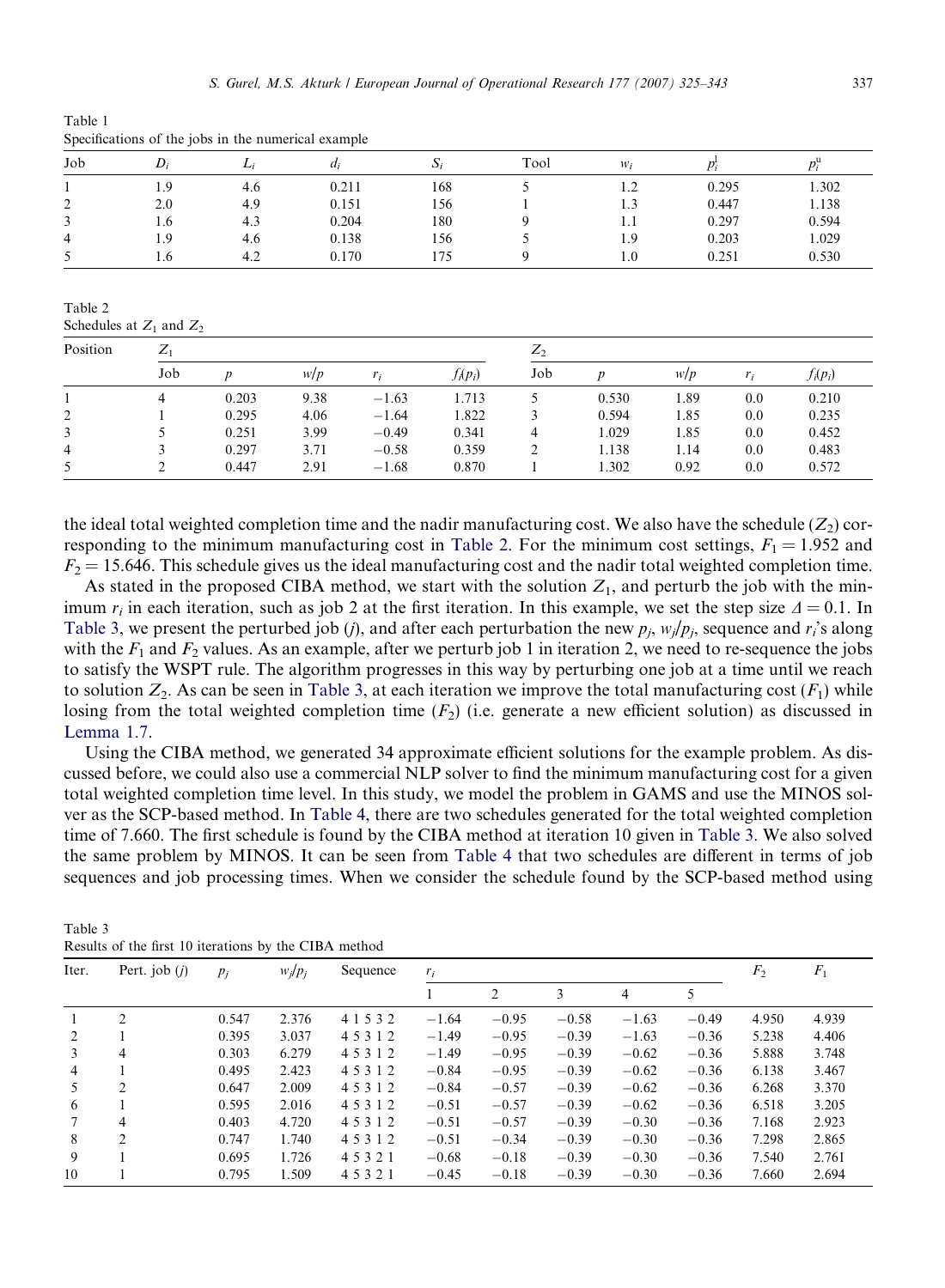| Position |        | Schedule by CIBA method |           |         |            |        | Schedule by SCP-based method |           |         |            |  |
|----------|--------|-------------------------|-----------|---------|------------|--------|------------------------------|-----------|---------|------------|--|
|          | Job(i) | $p_i$                   | $w_i/p_i$ | r:      | $f_i(p_i)$ | Job(i) | $p_i$                        | $W_i/p_i$ |         | $f_i(p_i)$ |  |
|          | 4      | 0.403                   | 4.720     | $-0.30$ | 0.773      |        | 0.395                        | 4.81      | $-0.32$ | 0.788      |  |
| 2        |        | 0.251                   | 3.987     | $-0.36$ | 0.341      |        | 0.261                        | 3.83      | $-0.32$ | 0.325      |  |
|          |        | 0.297                   | 3.708     | $-0.39$ | 0.359      |        | 0.316                        | 3.48      | $-0.32$ | 0.335      |  |
| 4        |        | 0.747                   | .740      | $-0.18$ | 0.549      |        | 0.704                        | l.70      | $-0.32$ | 0.731      |  |
|          |        | 0.795                   | .509      | $-0.45$ | 0.672      |        | 0.763                        | 1.70      | $-0.32$ | 0.542      |  |

<span id="page-13-0"></span>Table 4 Schedules generated by different methods when  $F_2 = 7.660$ 

MINOS, we see that it satisfies [Lemma 1.2,](#page-5-0) which states that total weighted completion time must be tight at optimality and it also satisfies the WSPT rule. The MINOS solution has integer  $X_{ii}$ 's, so that it gives a feasible schedule [\(Lemma 1.4\)](#page-6-0). For this particular solution, the CIBA method gives a slightly better solution  $(F_1 = 2.694)$  than the GAMS/MINOS solver  $(F_1 = 2.721)$ , which is an example for the case that a solution found by MINOS may not be a global optimal ([Lemma 1.5](#page-6-0)). Finally, when we check the  $r_i$  values of the MINOS solution, we see that they satisfy [Lemma 1.6](#page-7-0) which states that a local optimal solution cannot be improved by just changing the processing times of jobs. In order to find the global optimum of  $F_1$  for a given  $F_2 = 7.660$ , we solve the LSCP model by GAMS/BARON, which gives  $F_1 = 2.664$  with the job sequence of 4– 5–3–2–1 (the same sequence with the CIBA), and the processing times (0.402, 0.265, 0.321, 0.643, 0.886), respectively.

#### 6. Computational results

Table 5

In this study, we considered two bicriteria production optimization problems with a scheduling objective and manufacturing cost objective. The scheduling objectives we considered were total completion time and total weighted completion time. For each case, we provided two different efficient frontier approximation algorithms: namely the SCP-based method and the CIBA method. The SCP-based method is modeled in GAMS 2.5 using solver MINOS 5.51. The CIBA method is coded in C and compiled with Gnu C compiler. All codes were run on a computer with 1294 MB memory and Pentium III 1133 MHz CPU. In this section, we discuss the results of the computational study.

There are three experimental factors that can affect the efficiency of the proposed methods as listed in Table 5. The number of jobs is an important factor that affects the solution quality and computational requirements. The machine type is considered since different machines have different cutting power levels and different operating costs. Machines with higher maximum cutting power, H, are more expensive to buy so operating cost of them,  $C_0$ , is higher.  $C_0$  and H affect the  $p^1$  and  $p^u$  levels as well as the shape of the manufacturing cost function.  $C_t$ , the tooling cost level, affects the  $p^u$  and the shape of the manufacturing cost function too. We also consider 10 different cutting tool types with the specific coefficients given in [Table 6.](#page-14-0) Each job can be manufactured by one of these cutting tools. For each experimental setting  $(3 * 3 * 2)$ , we took five replications resulting in 90 different problem settings. Furthermore, we generated jobs' technical specifications as follows:  $D_i$  are selected from  $U[1,4]$ ,  $L_i$  from  $U[4,6]$ ,  $d_i$  from  $U[0.05, 0.3]$ ,  $S_i$  from  $U[150, 250]$ , where  $U[a, b]$  is a uniform distribution in interval [a,b]. For the weighted case we generated a weight for each job from  $U[1, 10]$ . Finally, we used two different levels of step size  $\Delta$ , such as 0.01 and 0.03.

We first present the results for the total weighted completion time problem. The number of approximate efficient points generated by the CIBA method depends on the experimental factors, job specifications and

| Experimental design factors |                    |                  |                     |                     |  |  |  |  |
|-----------------------------|--------------------|------------------|---------------------|---------------------|--|--|--|--|
| Factor                      | Definition         | Level 1          | Level 2             | Level 3             |  |  |  |  |
| $\boldsymbol{N}$            | Number of jobs     | 50               | 100                 | 150                 |  |  |  |  |
| m/c                         | Machine type       | $C_0 = 1, H = 5$ | $C_{0} = 2, H = 10$ | $C_{0} = 4, H = 20$ |  |  |  |  |
| $C_{t}$                     | Tooling cost level | U[6, 10]         | U[15, 19]           |                     |  |  |  |  |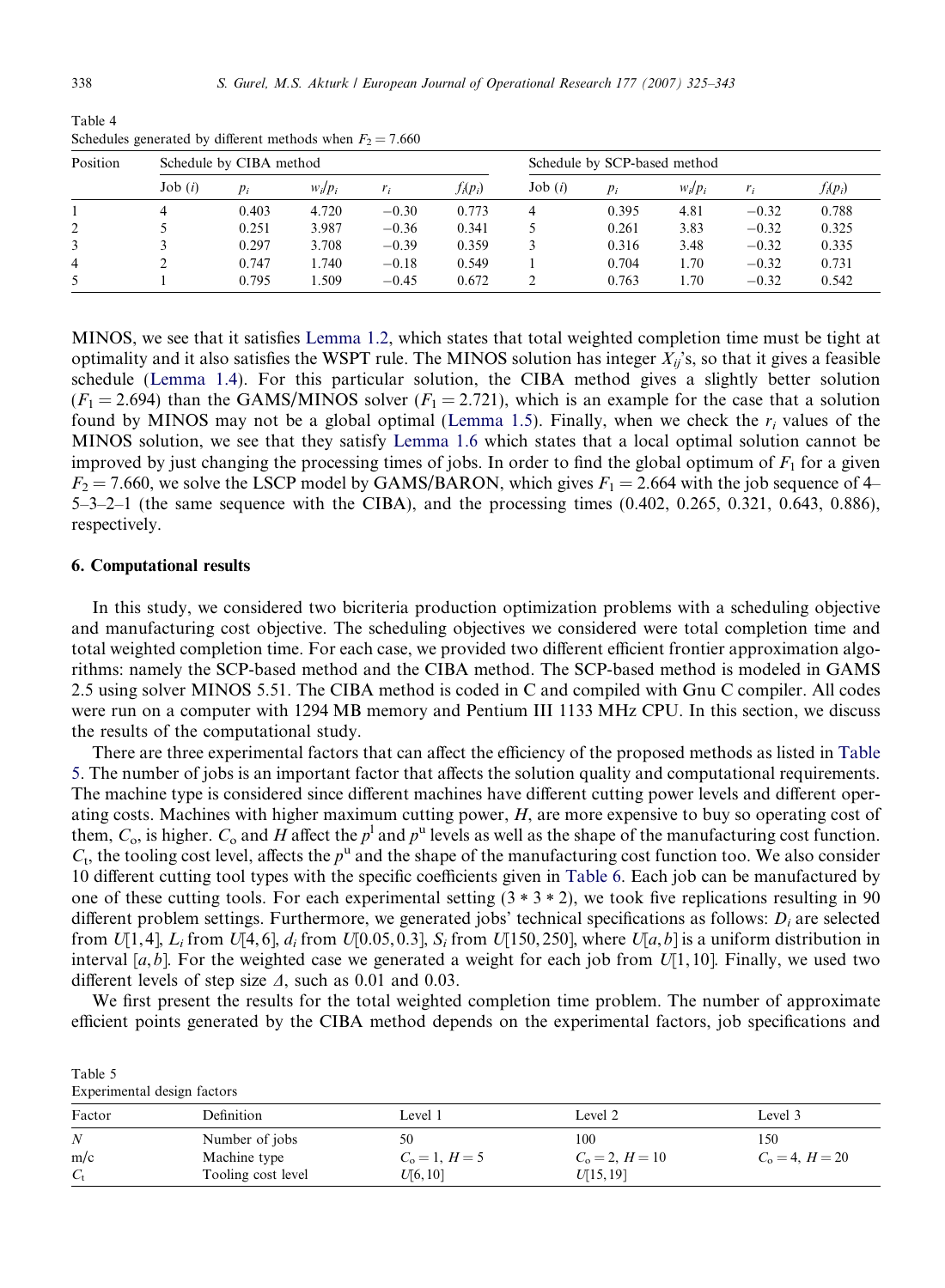<span id="page-14-0"></span>

| Tool | α   |      |      | K          | b    | $\mathcal{C}$ | $\epsilon$ | $C_{\rm m}$ | g       | h     |      | $C_{\rm s}$ |
|------|-----|------|------|------------|------|---------------|------------|-------------|---------|-------|------|-------------|
|      | 4.0 | 1.40 | 1.16 | 40,960,000 | 0.91 | 0.78          | 0.75       | 2.394       | $-1.52$ | 1.004 | 0.25 | 204,620,000 |
|      | 4.3 | 1.60 | 1.20 | 37,015,056 | 0.96 | 0.70          | 0.71       | 1.637       | $-1.60$ | 1.005 | 0.30 | 259,500,000 |
|      | 3.7 | 1.30 | 1.10 | 13.767.340 | 0.90 | 0.75          | 0.72       | 2.315       | $-1.45$ | 1.015 | 0.25 | 202,010,000 |
| 4    | 3.7 | 1.28 | 1.05 | 11.001.020 | 0.80 | 0.75          | 0.70       | 2.415       | $-1.63$ | 1.052 | 0.30 | 205,740,000 |
|      | 4.1 | 1.26 | 1.05 | 48,724,925 | 0.80 | 0.77          | 0.69       | 2.545       | $-1.69$ | 1.005 | 0.40 | 204,500,000 |
| 6    | 4.1 | 1.30 | 1.10 | 57,225,273 | 0.87 | 0.77          | 0.69       | 2.213       | $-1.55$ | 1.005 | 0.25 | 202,220,000 |
|      | 3.7 | 1.30 | 1.05 | 13.767.340 | 0.83 | 0.75          | 0.73       | 2.321       | $-1.63$ | 1.015 | 0.30 | 203,500,000 |
| 8    | 3.8 | 1.20 | 1.05 | 23,451,637 | 0.88 | 0.83          | 0.72       | 2.321       | $-1.55$ | 1.016 | 0.18 | 213,570,000 |
| 9    | 4.2 | 1.65 | 1.20 | 56.158.018 | 0.90 | 0.78          | 0.65       | 1.706       | $-1.54$ | 1.104 | 0.32 | 211,825,000 |
| 10   | 3.8 | 1.20 | 1.05 | 23,451,637 | 0.81 | 0.75          | 0.72       | 2.298       | $-1.55$ | 1.016 | 0.18 | 203,500,000 |

D. We cannot determine the number of points to be generated by the CIBA method in advance. Therefore, to compare these two approaches we first run the CIBA method and generate a set of approximate efficient points. Then, we choose a subset of this solution set and run the SCP-based model for this subset. As discussed earlier, we generate points with total weighted completion time values in  $[K^1, K^u]$ . Out of these points, we chose 50 points other than  $Z_1$  and  $Z_2$  such that each successive point pair has equal (or almost equal) separation. This is because we want to test the algorithms at different total weighted completion time levels along the efficient frontier.

We measured the relative difference between the  $F_1$  values for a given  $F_2$  value,  $R = (F_1(CIBA) - F_1(SCP))/$  $F_1$ (SCP). Another critical issue to consider is the computational requirements of both methods. In Table 7, we summarize the R level and the required CPUs. The given CPUs in this table are measured for the entire solution sets. The data shows that the relative difference between two methods on the average is very small in favor of the CIBA. We can say that on the average the CIBA performs slightly better than the commercial NLP solver MINOS in terms of the solution quality. The maximum  $R$  values show that there are cases where the SCP-based method performs better. Moreover, we conclude that the CIBA method can find significantly higher number of efficient points than the SCP-based method in a much shorter computational time. For  $\Delta = 0.01$ , the SCP-based method used 352.91 CPU seconds on the average to solve for 50 solution points, but the CIBA method just spent 29.56 CPU seconds on the average to generate 354,597 points. In an eighth of MINOS' CPU requirement, the CIBA method can generate 7000 times more alternatives. It is important to note that we originally had a nonlinear mixed-integer programming formulation. Due to [Lemmas 1.4 and 2.2](#page-6-0), we were able to solve these problems by using the MINOS solver by relaxing the integrality requirements. Still, the CPU needed to solve the SCP-model is quite high. As expected, when we increase the step size,  $\Delta$ , we loose from the solution quality at each point but gain from the CPU time. Moreover, for a higher  $\Lambda$  value, the size of the approximate efficient solution set decreases. When we check the results for different levels of  $N$ , we observe that increase in the number of jobs increases the SCP-based method's CPU much more than the CIBA method, but the relative difference between two methods, R, slightly improves in favor of the CIBA method.

Table 7 Performance measures for the weighted case

| Δ    |                      | Min         | Max       | Mean        | Std. dev. |
|------|----------------------|-------------|-----------|-------------|-----------|
| 0.01 | R                    | $-0.003970$ | 0.001559  | $-0.000108$ | 0.000665  |
|      | <b>SCP-based CPU</b> | 16.86       | 961.59    | 352.91      | 356.88    |
|      | <b>CIBA CPU</b>      | 0.78        | 125.59    | 29.56       | 35.17     |
|      | CIBA set size        | 32,084      | 1,066,094 | 354,597     | 296,026   |
| 0.03 | $\boldsymbol{R}$     | $-0.000936$ | 0.000216  | $-0.000041$ | 0.000177  |
|      | <b>SCP-based CPU</b> | 17.30       | 955.57    | 354.19      | 355.70    |
|      | <b>CIBA CPU</b>      | 0.26        | 41.24     | 9.76        | 11.56     |
|      | CIBA set size        | 10,693      | 355,344   | 118,188     | 98.674    |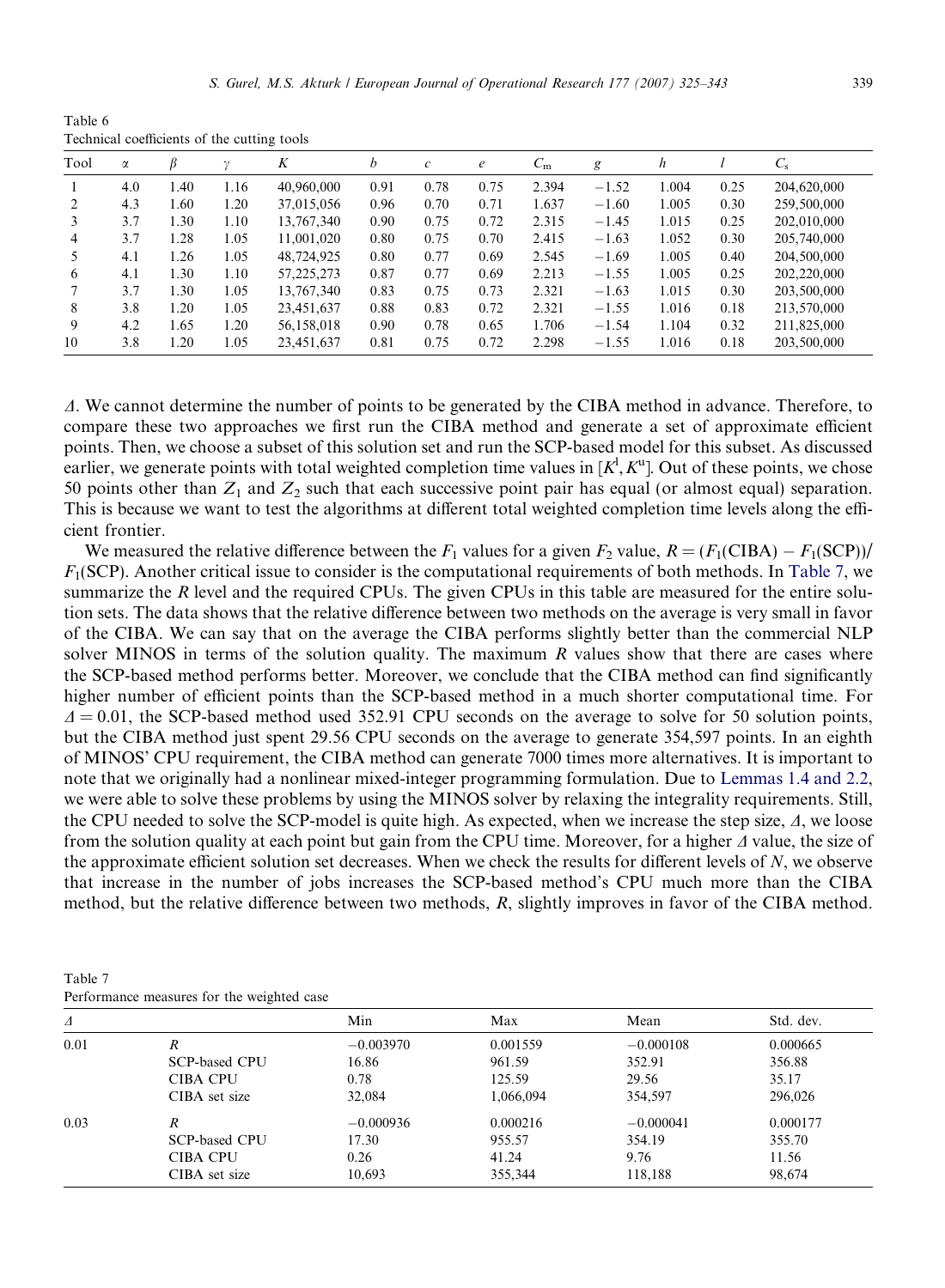Next, we discuss the computational results for the total completion time case. In Table 8, we present the results for the unweighted case for different  $\Delta$  values. We see that the overall performance of CIBA is very close to the SCP-based method but the SCP-based method performs slightly better than the CIBA in terms of solution quality. The minimum R values indicate that there are cases where the CIBA performs better. Results show that both methods require less computation time for the unweighted case compared to the weighted case as expected. Moreover, the CIBA method generated less number of efficient points for the unweighted case. This is because when the weights of completion times are selected from the interval [1, 10] we achieve a larger  $[K^1, K^u]$  interval so that the CIBA can generate more points for the weighted case if the same  $\Delta$  value is used as in the total completion time case.

Another important question is the absolute performance of the SCP-based method from the global minimum due to [Lemmas 1.5 and 2.3.](#page-6-0) We could solve the LCSP model only for 5 and 8 job problems within the reasonable CPU times by using the GAMS/BARON solver version 7.2.3. We applied the same experimental setting as above. We took five replications for each setting. For each replication, we applied the SCP-based approach for five efficient points that the CIBA generated. So, we solved a total of 300 MINLP problems by BARON and MINOS. Table 9 shows the relative difference values for the SCP-based methods using MINOS versus BARON and the CIBA versus the SCP-based method using BARON. Results show that both MINOS and CIBA find solutions very close to global optimal. There are some cases where MINOS finds the global optimal. The computational requirements of MINOS and CIBA are negligible for the considered number of jobs levels. We observe that when we increase the number of jobs from 5 to 8, the CPU time required by BARON increases by 300 times.

Up to this point we have compared the pointwise quality of individual solutions generated by different methods. However, since this is a multi-objective optimization problem, we also check the approximation quality of solution sets generated by the CIBA and SCP-based methods. In the literature, there are different metrics used to compare the approximation quality of solution sets generated by different methods. In this paper, we will use three of them. The first one is the area method proposed by [Zitzler and Thiele \(1998\),](#page-18-0) which measures the size of the objective value space covered by a solution set. The second metric is the coverage dif-ference of two sets, CD(A,B), by [Zitzler \(1999\),](#page-18-0) such that  $CD(A, B) = \text{Area}(A \cup B) - \text{Area}(B)$ . This measure shows the contribution of solution set A to the area covered by solution set B. These two metrics use the ideal and nadir values of the objective functions in order to normalize the objective values of solutions and calculate

| Table 8                                      |  |  |  |
|----------------------------------------------|--|--|--|
| Performance measures for the unweighted case |  |  |  |

| Δ    |                      | Min         | Max      | Mean     | Std. dev. |
|------|----------------------|-------------|----------|----------|-----------|
| 0.01 | R                    | $-0.000076$ | 0.001232 | 0.000313 | 0.000309  |
|      | SCP-based CPU        | 12.70       | 509.43   | 201.60   | 194.72    |
|      | <b>CIBA CPU</b>      | 0.01        | 0.14     | 0.06     | 0.03      |
|      | CIBA set size        | 1324        | 9731     | 4471.7   | 2286.3    |
| 0.03 | R                    | $-0.019599$ | 0.010221 | 0.002610 | 0.003642  |
|      | <b>SCP-based CPU</b> | 11.42       | 522.29   | 202.65   | 195.51    |
|      | <b>CIBA CPU</b>      | 0.01        | 0.05     | 0.021    | 0.01      |
|      | CIBA set size        | 444         | 3247     | 1494.6   | 763.2     |

Table 9

Comparison with the global optimal solutions

| N |                       | Min      | Max      | Mean     | Std. dev. |
|---|-----------------------|----------|----------|----------|-----------|
| 5 | <b>R(CIBA-BARON)</b>  | 0.000014 | 0.005895 | 0.001007 | 0.001433  |
|   | <b>R(MINOS-BARON)</b> | 0.0      | 0.006673 | 0.001258 | 0.002132  |
|   | <b>BARON CPU</b>      | 5.51     | 13.32    | 10.07    | 1.79      |
|   | <b>R(CIBA-BARON)</b>  | 0.000010 | 0.004125 | 0.000105 | 0.000109  |
|   | <b>R(MINOS-BARON)</b> | 0.0      | 0.004552 | 0.000092 | 0.001348  |
|   | <b>BARON CPU</b>      | 993.90   | 4627.83  | 3010.53  | 943.08    |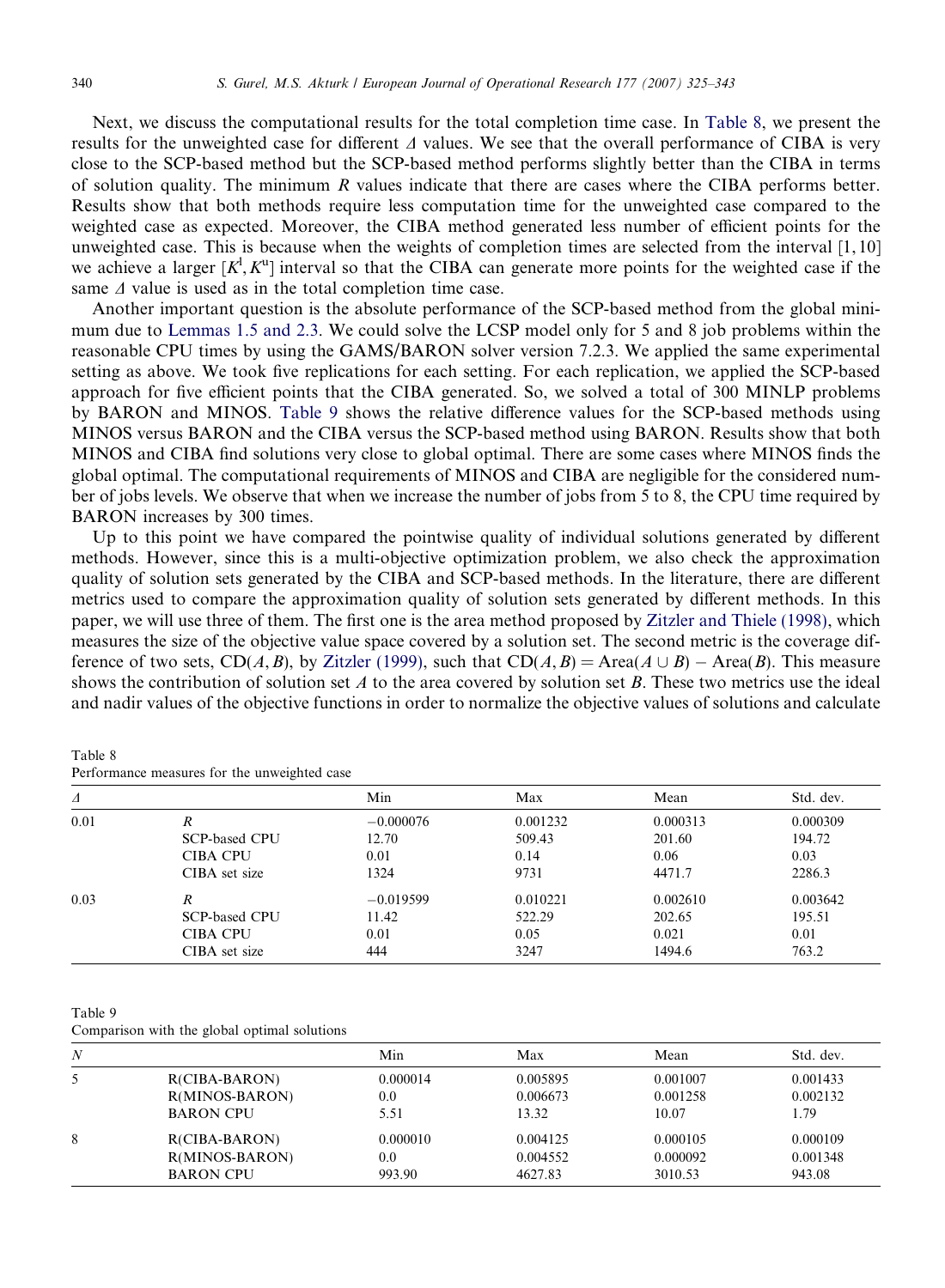Table 10 Comparison of the approximation algorithms for  $\Delta = 0.01$ 

| Metric        | Mean     | Min   | Max      |
|---------------|----------|-------|----------|
| Area(CIBA)    | 0.843    | 0.816 | 0.867    |
| Area(SCP)     | 0.833    | 0.805 | 0.856    |
| CD(CIBA,SCP)  | 0.011    | 0.010 | 0.012    |
| CD(SCP, CIBA) | 0.000002 | 0.0   | 0.000029 |
| P(CIBA,SCP)   | 0.995    | 0.975 | 000.1    |

the corresponding areas. In our problem, ideal and nadir values are achieved at solutions  $Z_1$  and  $Z_2$ . The last metric we use is the probability,  $P(A, B)$ , that an algorithm, A, gives a better solution than another algorithm, B. This metric is proposed by [Hansen and Jaszkiewicz \(1998\)](#page-17-0). It is calculated as  $P(A, B) =$  $\int_{u\in[0,1]} C(A(u),B(u)) du$ , where

$$
C(A(u), B(u)) = \begin{cases} 1, & f(A(u)) < f(B(u)), \\ 1/2, & f(A(u)) = f(B(u)), \\ 0, & f(A(u)) > f(B(u)) \end{cases}
$$

and  $f(A(u)) = \min_{x \in A} \{ \max(uF'_1(x), (1-u)F'_2(x)) \}$  where  $F'_1(x) = \frac{F_1(x) - F_1(Z_2)}{F_1(Z_1) - F_1(Z_2)}$  $\frac{F_1(x)-F_1(Z_2)}{F_1(Z_1)-F_1(Z_2)}$  which is a normalization of  $F_1$ . Here u is the weight of the normalized objective function  $F_1$  for the decision maker. The method basically tries a number of u values between 0 and 1 and estimates the decision maker's probability to choose a solution generated by method A. The results in Table 10 show that on the average area covered by the CIBA algorithm is larger than the area covered by the SCP-based method. Although there is a small difference, paired t-test results show that CIBA is significantly better than SCP-based method in terms of the area measure. When we check the coverage difference results, we see that the contribution of CIBA to the area covered by the SCPbased method is much more than the opposite measure. Finally, we check the probability measure, which shows that for the 99.5% of the cases on the average, the decision maker would prefer to implement a solution achieved by the CIBA method.

Computational results show that the CIBA method has almost same pointwise cost quality with the SCPbased approach despite the much less computational time requirement. More than that, the CIBA method can generate significantly higher number of efficient solutions than the SCP-based methods in a short computation time. As a result, the approximation quality measures that we calculated for both methods show that CIBA achieves significantly better approximations of the efficient frontiers than the SCP-based method.

## 7. Conclusion

In this study, we dealt with controllable processing times where processing time decisions affect the manufacturing cost as well as the scheduling performance. We considered the bicriteria problem with the objectives of minimizing the manufacturing cost and the total weighted completion time. We proposed a very effective single criterion model to find efficient solutions for different levels of total weighted completion time. This model can be solved to integer local optimality by just using a commercial NLP solver. Additionally, we have derived important optimality properties for the model which led us to design a very quick and effective algorithm which generates an approximate efficient solution set. Although we focus on the CNC turning machines for practical purposes, our results are valid for any nonlinear convex processing cost function. This study is an important step to integrate the process planning and scheduling decisions since it copes with job sequencing and processing time decisions simultaneously. For the future research, we consider the minimizing manufacturing cost objective with different scheduling objectives and different machine environments.

## Acknowledgements

The authors thank the anonymous referees for suggestions on improving the paper. This work was supported in part by the Scientific and Technical Research Council of Turkey under grant #2211.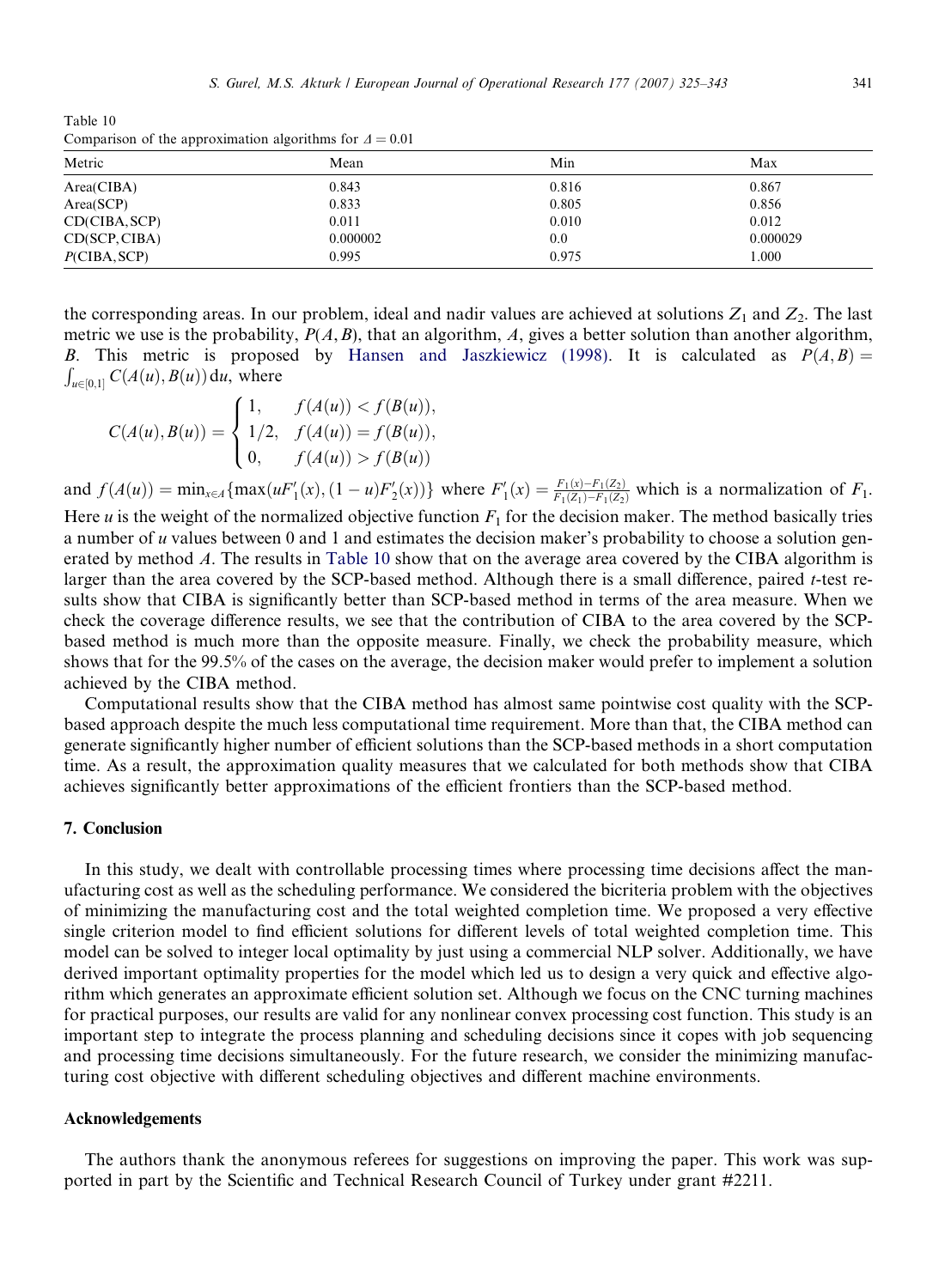#### <span id="page-17-0"></span>Appendix A. Single machining operation problem (SMOP)

SMOP is the manufacturing cost minimization problem for the turning operation. Decision variables for the problem are the cutting speed  $(v_i)$  and the feed rate  $(f_i)$ . The job to be machined has certain specifications like job diameter, length, depth of cut and maximum allowable surface roughness and a selected cutting tool. A cutting tool has certain technical coefficients.

There are three constraints in the problem. The first one is the tool life constraint which comes from the limitation that each job can use at most one tool. The second constraint is the machine power constraint that comes from the maximum applicable cutting power by the machine. The last one, the surface roughness constraint, satisfies the surface quality requirement for the operation. The geometric programming model for the problem to minimize manufacturing cost (i.e. the sum of the operating and the tooling costs) for job i is as follows:

Minimize  $\text{Cost} = C_0 \cdot p_i + C_t \cdot U_i = C_1 v_i^{-1} f_i^{-1} + C_2 v_i^{(\alpha-1)} f_i^{(\beta-1)}$ Subject to  $C'_t v_i^{\alpha-1} f_i^{\beta-1} \leq 1$  (Tool life constraint),  $C'_m v_i^b f_i^c \leq 1$  (Machine power constraint),  $C'_{s} v_i^g f_i^h \leq 1$  (Surface roughness constraint),  $v_i, f_i > 0,$ 

where  $C_1 = \frac{\pi D_i L_i C_o}{12}$ ,  $C_2 = \frac{\pi D_i L_i d_i^2 C_{i_i}}{12 C_i^{TL}}$ ,  $C'_1 = \frac{\pi D_i L_i d_i^2}{12 C_i^{TL}}$ ,  $C'_m = \frac{C_m d_i^2}{H}$  and  $C'_s = \frac{C_s d_i^1}{S_i}$ .

Theorem 1 (Akturk and Avci, 1996). At least one of the surface roughness and machine power constraints is binding at optimality for SMOP.

**Theorem 2** (Kayan and Akturk, 2005). The surface roughness constraint must be tight at the optimal solution.

## References

- Akturk, M.S., Avci, S., 1996. Tool allocation and machining conditions optimization for CNC machines. European Journal of Operational Research 94, 335–348.
- Brooke, A., Kendrick, D., Meeraus, A., Raman, R., 2004. GAMS: A User's Guide. GAMS Development Corporation.
- Chen, Z.L., Lu, Q., Tang, G., 1997. Single machine scheduling with discretely controllable processing times. Operations Research Letters 21, 69–76.
- Choi, J.C., Bricker, D.L., 1996. Effectiveness of a geometric programming algorithm for optimization of machining economics models. Computers and Operations Research 23, 957–961.
- Daniel Ng, C.T., Cheng, C.T.E., Kovalyov, M.Y., 2003. Batch scheduling with controllable setup and processing times to minimize total completion time. Journal of the Operational Research Society 54, 499–506.
- Gopalakrishnan, B., Al-Khayyal, F., 1991. Machine parameter selection for turning with constraints: An analytical approach based on geometric programming. International Journal of Production Research 29 (9), 1897–1908.
- Hansen, M.P., Jaszkiewicz, A., 1998. Evaluating the quality of approximations to the non-dominated set. IMM Technical Report, Technical University of Denmark, IMM-REP-1998-7.
- Hoogeveen, H., 2005. Multicriteria scheduling. European Journal of Operational Research 167, 592–623.
- Janiak, A., Kovalyov, M.Y., Kubiak, W., Werner, F., 2005. Positive half-products and scheduling with controllable processing times. European Journal of Operational Research 165, 416–422.
- Karabati, S., Kouvelis, P., 1997. Flow-line scheduling problems with controllable processing times. IIE Transactions 29, 1–14.
- Kayan, R.K., Akturk, M.S., 2005. A new bounding mechanism for the CNC machine scheduling problems with controllable processing times. European Journal of Operational Research 167, 624–643.
- Lamond, B.F., Sodhi, M.S., 1997. Using tool life models to minimize processing time on a flexible machine. IIE Transactions 29, 611–621.
- Malakooti, B., Deviprasad, J., 1989. An interactive multiple criteria approach for parameter selection in metal cutting. Operations Research 37 (5), 805–818.
- Murty, K.G., Kabadi, S.N., 1987. Some NP-complete problems in quadratic and nonlinear programming. Mathematical Programming 39, 117–129.
- Nowicki, E., Zdrzalka, S., 1990. A survey of results for sequencing problems with controllable processing times. Discrete Applied Mathematics 26, 271–287.
- Shabtay, D., Kaspi, M., 2004. Minimizing the total weighted flow time in a single machine with controllable processing times. Computers and Operations Research 31, 2279–2289.